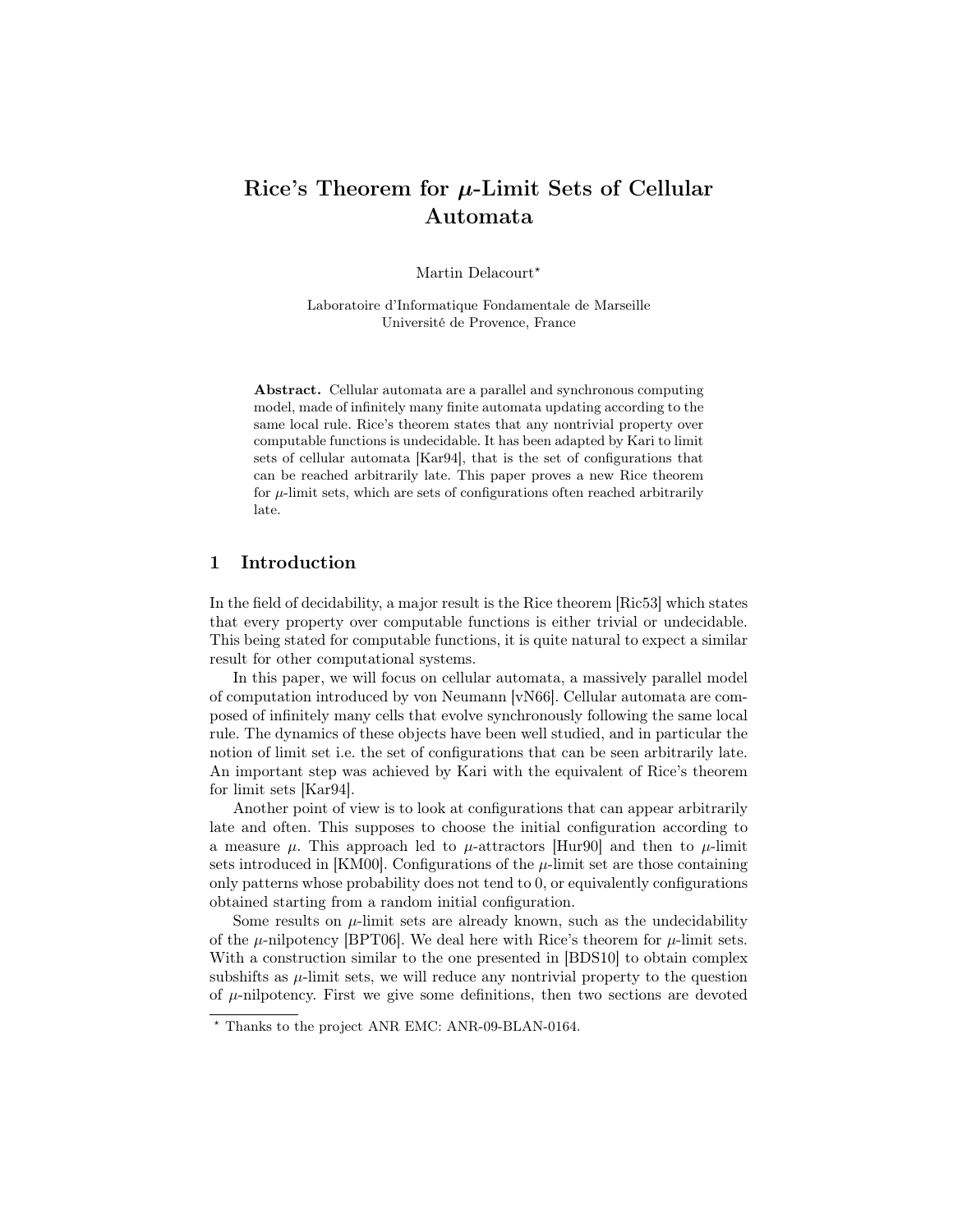to the construction of an appropriate cellular automaton, and finally we will be able to prove the reduction.

Due to a lack of space, the proofs are in the appendix.

# 2 Definitions

#### 2.1 Words and Density

For a finite set Q called an *alphabet*, denote  $Q^* = \bigcup_{n \in \mathbb{N}} Q^n$  the set of all finite words over Q. The length of  $u = u_0u_1 \ldots u_{n-1}$  is  $|u| = n$ . We denote  $Q^{\mathbb{Z}}$  the set of configurations over Q, which are mappings from  $\mathbb Z$  to Q, and for  $c \in Q^{\mathbb Z}$ , we denote  $c_z$  the image of  $z \in \mathbb{Z}$  by c. For  $u \in Q^*$  and  $0 \leq i \leq j < |u|$  we define the subword  $u_{[i,j]} = u_i u_{i+1} \dots u_j$ ; this definition can be extended to a configuration  $c \in Q^{\mathbb{Z}}$  as  $c_{[i,j]} = c_i c_{i+1} \ldots c_j$  for  $i, j \in \mathbb{Z}$  with  $i \leq j$ . The language of  $S \subset Q^{\mathbb{Z}}$  is defined by

$$
L(S) = \{ u \in Q^* : \exists c \in S, \exists i \in \mathbb{Z} \text{ such that } u = c_{[i,i+|u|-1]}\}.
$$

For every  $u \in Q^*$  and  $i \in \mathbb{Z}$ , we define the *cylinder*  $[u]_i$  as the set of configurations containing the word u in position i that is to say  $[u]_i = \{c \in Q^{\mathbb{Z}}:$  $c_{[i,i+|u|-1]} = u$ . If the cylinder is at the position 0, we just denote it by [u].

For all  $u, v \in Q^*$  define  $|v|_u$  the *number of occurences* of u in v as:

$$
|v|_u = \text{card}\{i \in [0, |v| - |u|] : v_{[i,i+|u|-1]} = u\}
$$

For finite words  $u, v \in Q^*$ , if  $|u| < |v|$ , the density of u in v is defined as  $d_v(u) = \frac{|v|_u}{|v| - |u|}$ . For a configuration  $c \in Q^{\mathbb{Z}}$ , the *density*  $d_c(v)$  of a finite word v is:

$$
d_c(v) = \limsup_{n \to +\infty} \frac{|c_{[-n,n]}|_v}{2n+1-|v|}.
$$

These definitions can be generalized for a set of words  $W \subset Q^*$ , we note  $|u|_W$ and  $d_c(W)$ . We can give similar definitions for semi-configurations (indexed by N) too.

Definition 1 (Generic configuration). A configuration is said to be generic for an alphabet  $Q$  if all words over  $Q$  have a strictly positive density in the configuration. If, moreover, any word of length k has density  $\frac{1}{|Q|^k}$ , the configuration is said to be normal.

In this paper, we will use a particular normal configuration, that we define here.

**Definition 2 (de Bruijn sequence).** A de Bruijn sequence of order  $n \in \mathbb{N}$ over an alphabet Q is a word of length  $|Q|^n + n - 1$  that contains every word of length n as a subword.

We will consider here a specific de Bruijn sequence of order n noted  $DB(n)$ produced as in [FK75].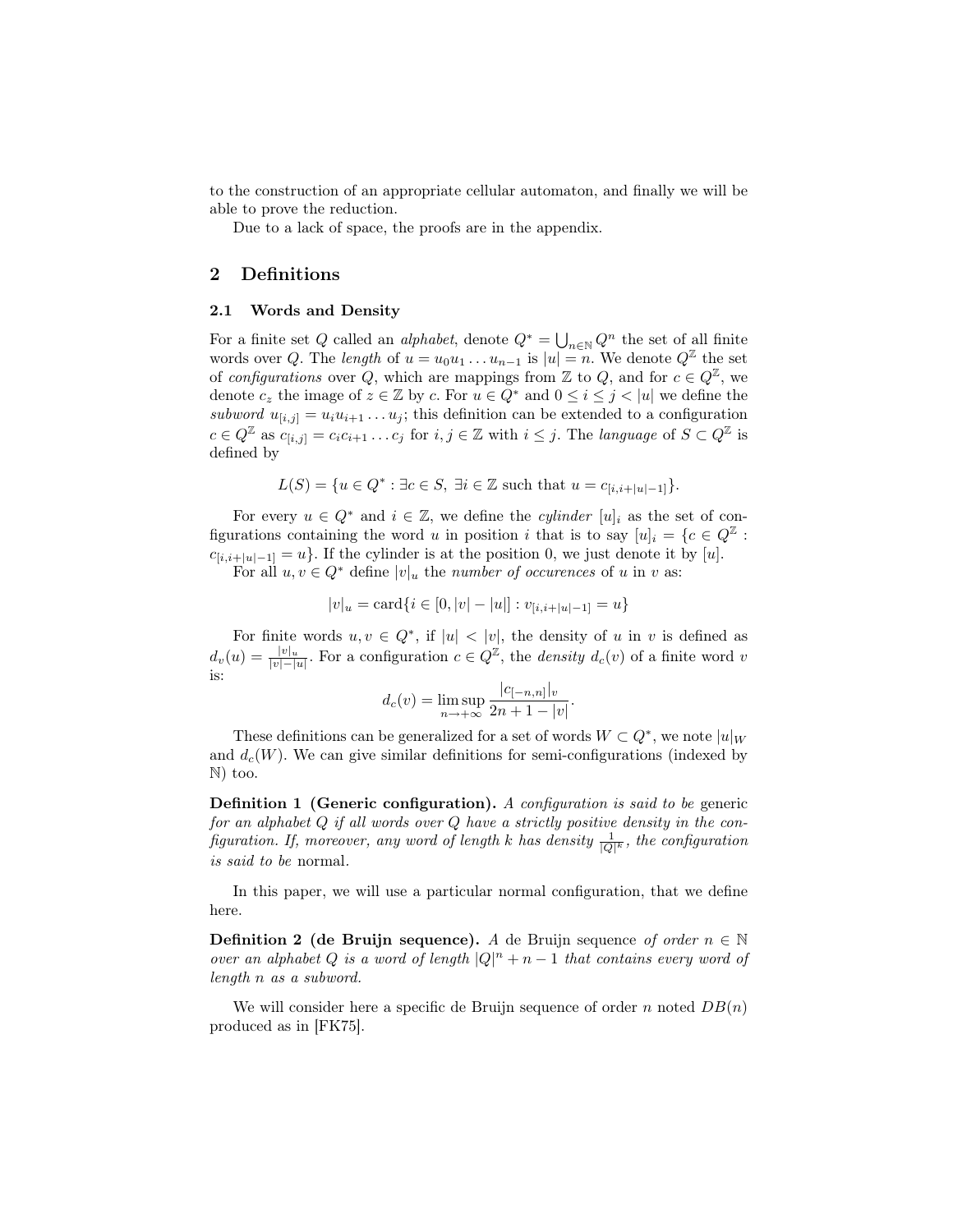**Definition 3 (de Bruijn configuration).** The de Bruijn configuration  $c_{DB}$ is the concatenation of de Bruijn sequences of orders n for every  $n \in \mathbb{N}$ :

$$
c_{DB} = DB(1)DB(2)DB(3) \dots DB(n) \dots
$$

Remark 1. Let  $n \in \mathbb{N}$  and  $u \in Q^n$ , we have:  $\forall m \in \mathbb{N}, |DB(n+m)|_u = |Q|^m$ .

We can prove the following lemma on the regularity of density in prefixes of the de Bruijn configuration.

**Lemma 1.** There exists  $l_0 \in \mathbb{N}$  such that for all  $l \geq l_0$ , for any  $k \geq |Q|^{2l}$  and any  $u \in Q^l$ ,  $\frac{1}{2}d_{c_{DB}}(u) \leq d_{c_{DB}[0,k-1]}(u) \leq 2d_{c_{DB}}(u)$ .

## 2.2 Cellular Automata

**Definition 4 (Cellular automaton).** A cellular automaton (CA)  $\mathcal{A}$  is a triple  $(Q_{\mathcal{A}}, r_{\mathcal{A}}, \delta_{\mathcal{A}})$  where  $Q_{\mathcal{A}}$  is a finite set of states called the alphabet,  $r_{\mathcal{A}}$  is the radius of the automaton, and  $\delta_{\mathcal{A}}: Q_{\mathcal{A}}^{2r_{\mathcal{A}}+1} \mapsto Q_{\mathcal{A}}$  is the local rule.

The configurations of a cellular automaton are the configurations over  $Q_A$ . A global behavior is induced and we will note  $A(c)$  the image of a configuration c given by:  $\forall z \in \mathbb{Z}, \mathcal{A}(c)_z = \delta_{\mathcal{A}}(c_{z-r}, \ldots, c_z, \ldots, c_{z+r}).$  Studying the dynamic of  $\mathcal A$  is studying the iterations of a configuration by the map  $\mathcal A: Q_{\mathcal A}^{\mathbb Z}\to Q_{\mathcal A}^{\mathbb Z}.$ 

When there is no ambiguity, we'll note  $Q$ ,  $r$  and  $\delta$  for  $Q_{\mathcal{A}}$ ,  $r_{\mathcal{A}}$ ,  $\delta_{\mathcal{A}}$ .

A state  $a \in Q_{\mathcal{A}}$  is said to be *permanent* for a CA  $\mathcal{A}$  if for any  $u, v \in Q_{\mathcal{A}}^r$ ,  $\delta(uav) = a.$ 

#### 2.3  $\mu$ -Limit Sets

.

**Definition 5 (Uniform Bernoulli measure).** For an alphabet  $Q$ , the uniform Bernoulli measure  $\mu$  on configurations over  $Q$  is defined by:

$$
\forall u \in Q^*, i \in \mathbb{Z}, \mu([u]_i) = \frac{1}{|Q|^{|u|}}
$$

 $\mu$  will be the only considered measure through this paper, even though these definitions can be generalized for a large set of measure.

For a CA  $\mathcal{A} = (Q, r, \delta)$  and  $u \in Q^*$ , we denote for all  $n \in \mathbb{N}$ ,  $\mathcal{A}^n\mu([u]) =$  $\mu(\mathcal{A}^{-n}([u])).$ 

**Definition 6 (Persistent set).** For a CA  $\mathcal{A}$ , we define the persistent set  $L_{\mu}(\mathcal{A}) \subseteq Q^*$  by:  $\forall u \in Q^*$ :

$$
u \notin L_{\mu}(\mathcal{A}) \Longleftrightarrow \lim_{n \to \infty} \mathcal{A}^n \mu([u]_0) = 0.
$$

Then the  $\mu$ -limit set of  $\mathcal A$  is  $\Lambda_\mu(\mathcal A)=\big\{c\in Q^\mathbb Z:L(c)\subseteq L_\mu(\mathcal A)\big\}.$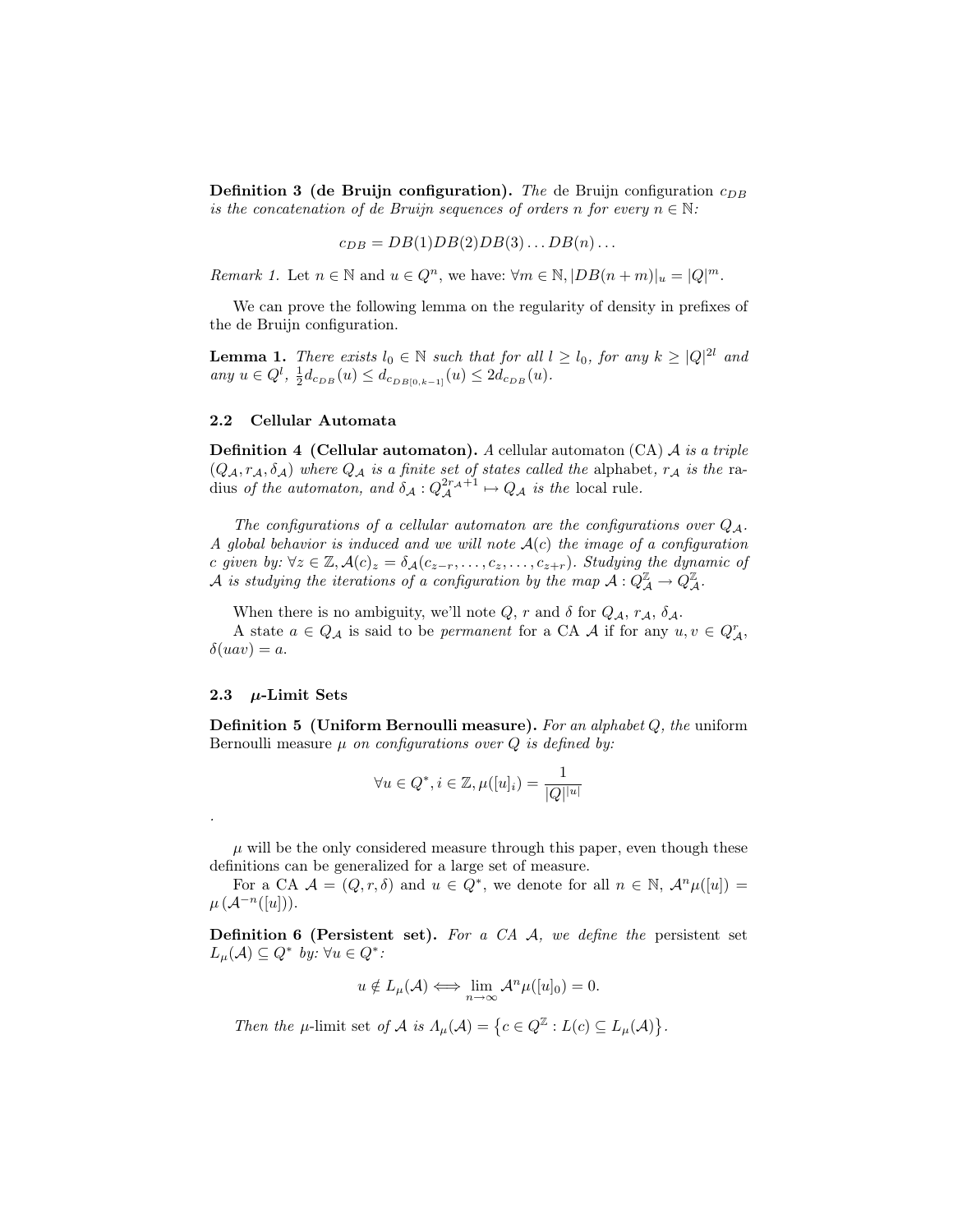*Remark 2.* As said in [KM00],  $\mu$ -limit sets are closed and shift-invariant. Two  $\mu$ -limit sets are therefore equal if and only if their languages are equal.

**Definition 7** ( $\mu$ -nilpotency). A CA A is said to be  $\mu$ -nilpotent if  $\Lambda_{\mu}(\mathcal{A}) =$  ${a<sup>\mathbb{Z}}</sup>$  for some  $a \in Q_{\mathcal{A}}$  or equivalently  $L_{\mu}(\mathcal{A}) = a^*$ .

The question of the  $\mu$ -nilpotency of a cellular automaton is proved undecidable in [BPT06]. The problem is still undecidable with CA of radius 1 and with a permanent state. We will reduce all other properties to this problem.

Definition 8 (Set of predecessors). We define the set of predecessors at time n of a finite word u for a CA A as  $P_{\mathcal{A}}^n(u) = \{ v \in Q^{|u|+2rn} : \mathcal{A}^n([v]_{-rn}) \subseteq [u]_0 \}.$ 

Remark 3. As we consider the uniform measure  $\mu$ ,  $\frac{|P_A^n(u)|}{|Q| |u| + 2rn} \to 0 \Leftrightarrow u \notin L_{\mu}(\mathcal{A})$ .

Remark 4. The set of normal configurations has measure 1 in  $Q^{\mathbb{Z}}$ . Which means that a configuration that is randomly generated according to measure  $\mu$  is a normal configuration.

The following lemma translates the belonging to the  $\mu$ -limit set in terms of density in images of a normal configuration.

**Lemma 2.** Given a CA  $\mathcal A$  and a finite word u, for any normal configuration c:

$$
u\in \varLambda_{\mu}(\mathcal{A})\Leftrightarrow d_{\mathcal{A}^n(c)}(u)\nrightarrow 0\ when\ n\rightarrow +\infty
$$

Example 1 (MAX). We consider here the "max" automaton  $A_M$ : the alphabet contains only two states 0 and 1. The radius is 1 and  $\delta_{\mathcal{A}_M}(x, y, z) = \max(x, y, z)$ .

The probability to have a 0 at time t is the probability to have  $0^{2t+1}$  on the initial configuration, which tends to 0 when  $t \to \infty$  for the uniform Bernoulli measure, so 0 does not appear in the  $\mu$ -limit set. And finally  $\Lambda_{\mu}(\mathcal{A}_M) = \{^{\infty}1^{\infty}\}.$ 

The limit set of a cellular automaton is defined as  $\Lambda(\mathcal{A}) = \bigcap_{i \in \mathbb{N}} \mathcal{A}^i(Q^{\mathbb{Z}})$ , so  $\Lambda(A_M) = (\infty 10^*1^{\infty}) \cup (\infty 0^{\infty}) \cup (\infty 10^{\infty}) \cup (\infty 01^{\infty})$ . Actually, we can prove that this limit-set is an example of limit-set that cannot be a  $\mu$ -limit set.

## 2.4 Properties of  $\mu$ -Limit Sets

Through all this paper, the alphabets of CA will be finite subsets of a countably infinite set  $\{\alpha_0, \alpha_1, \alpha_2 \dots\}$ . A property of  $\mu$ -limit sets is a family  $\mathcal P$  of  $\mu$ -limit sets of CA and any  $\mu$ -limit set in  $\mathcal P$  is said to have this property.

A property P is said to be *nontrivial* if there exist CA  $\mathcal{A}_0$  and  $\mathcal{A}_1$  such that  $\Lambda_{\mu}(\mathcal{A}_0) \in \mathcal{P}$  and  $\Lambda_{\mu}(\mathcal{A}_1) \notin \mathcal{P}$ . For example,  $\mu$ -nilpotency or the appearance of some state in the  $\mu$ -limit set are nontrivial properties.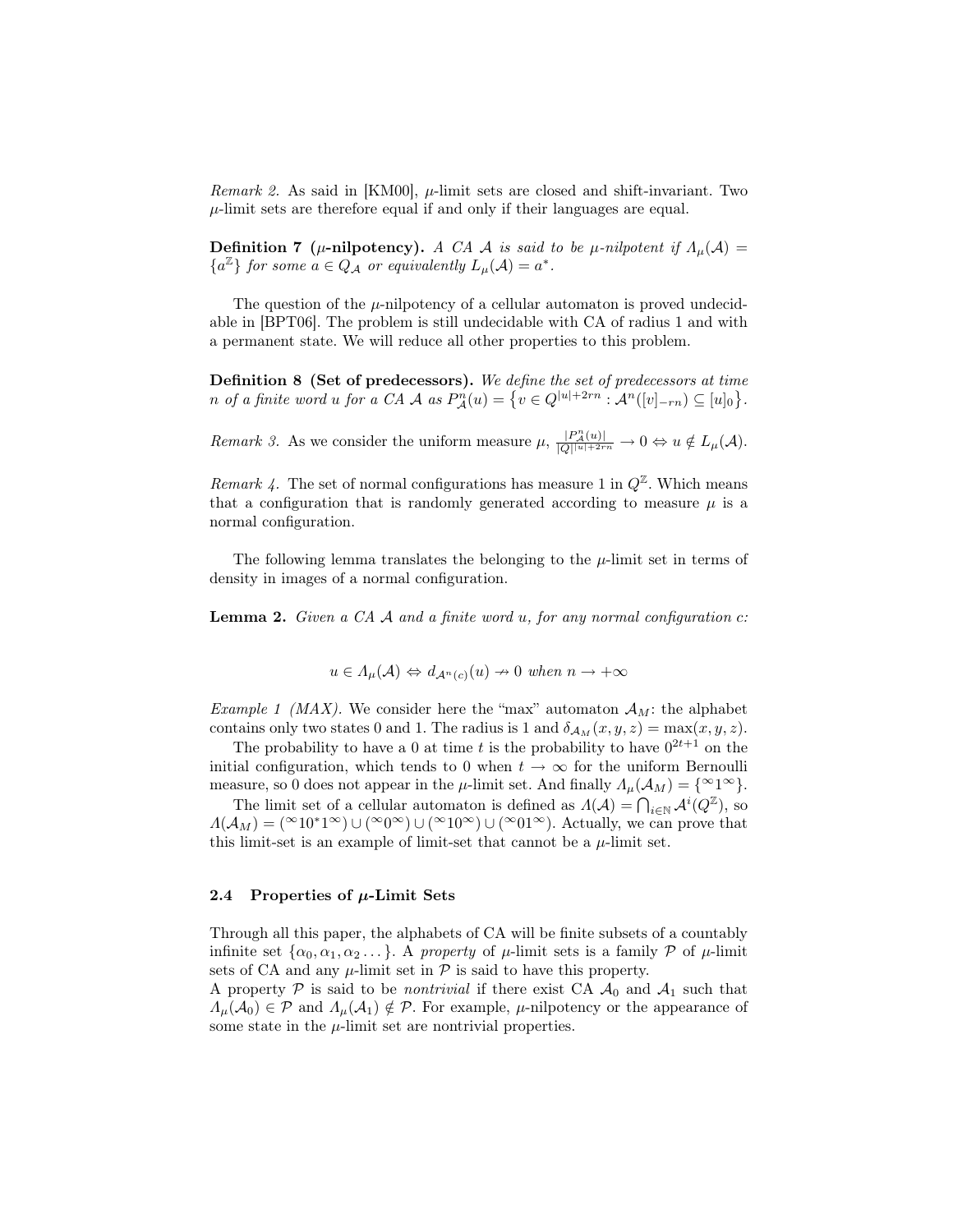# 3 Counters

In this section and the following one we describe an automaton  $A<sub>S</sub>$ , which on normal configurations produces finite segments, separated by a special state  $\#$ , whose size increases with time. In these segments, we will make computations described in Sect. 5.

We want to erase nearly all of the initial random configuration and only remember some information. This information will be on states ∗ that can appear only at time 0. Each ∗ state sends two counters to its left and right. And these counters will erase everything except a younger counter. Therefore, when two counters meet, they compare their age, and the younger erases the older. If they have the same age, they stop and write a  $#$ . The notion of counters was introduced in [DPST10] and used in [BDS10].

Counters are composed of two signals, one faster than the other, and the age of the counter is computed between them. The whole construction (both signals and the binary counter in it) is called a counter. Therefore, everything on the initial configuration is erased and forgotten, except for ∗ states. Indeed, even if some counters exist on the initial configuration, they will be older than counters from ∗ when they meet, and hence erased.

For what follows, we will need to have random bits on the  $#$ , so we use two states  $*_0$  and  $*_1$  instead of the unique state  $*$ . And the bit i is transfered from an  $*_i$  to the  $#$  produced on its left. We then have  $#_0$  and  $#_1$  instead of  $#$ . When it makes no difference, we will speak of  $\#$  and  $*$  for  $\#_i$  and  $*_i$ .



Fig. 1. When two counters launched by a  $*$  meet, a  $\#$  delimiter is produced and counters disappear. Information between ∗ states on the initial configuration is lost when it meets a gray area..

The initialization of a configuration is illustrated in Fig. 1. Counters are schematized by gray areas.  $#$  delimiters remain, and we will see later what happens to them.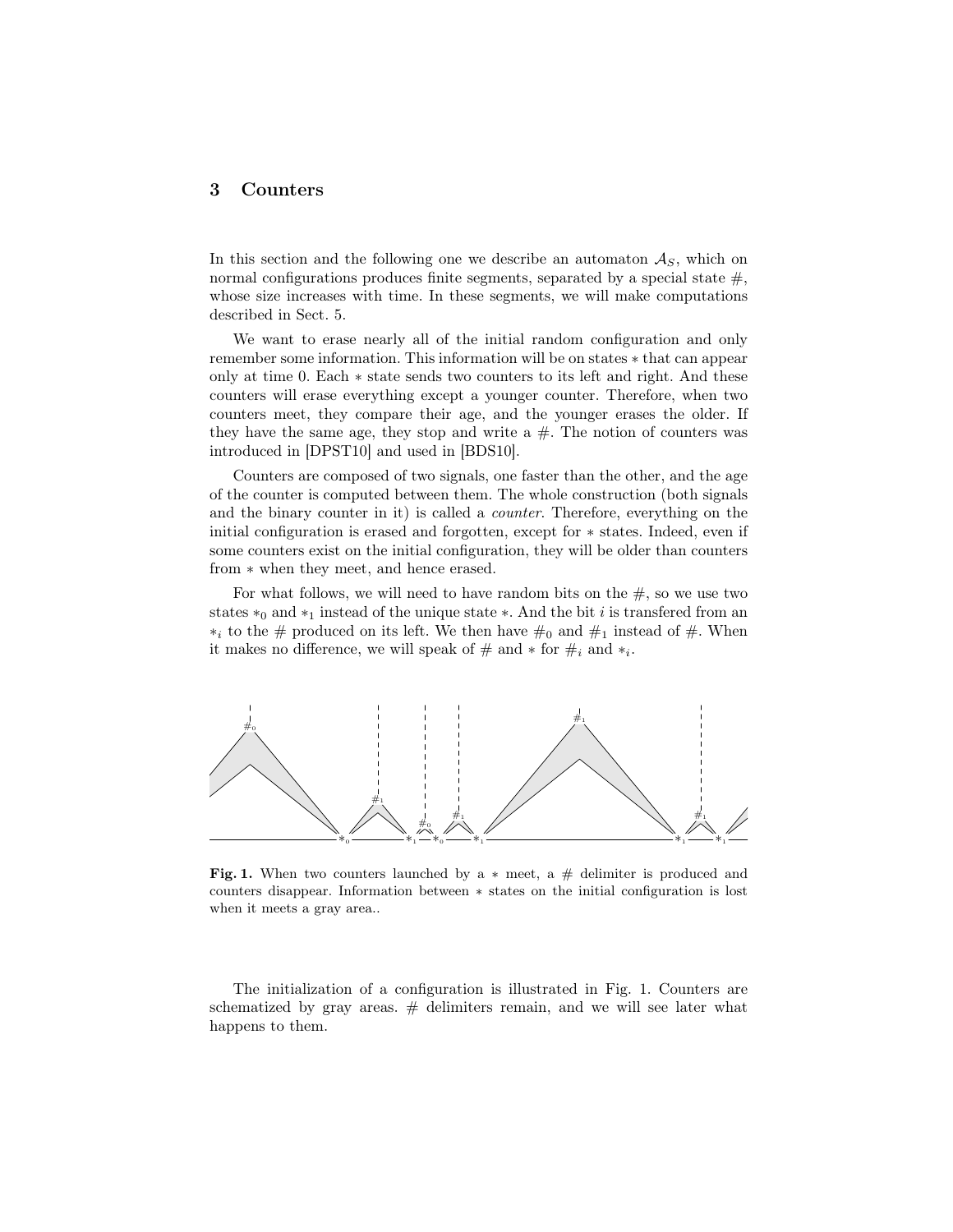## 4 Merging Segments

We saw in Sect. 3, how a special state ∗ on the initial configuration gave birth to counters protecting everything inside them until they meet some other counter born the same way. In this section, we will describe the evolution of the automaton  $\mathcal{A}_S$  after this time of initialization. When two counters of the same age meet, they disappear and a  $#$  is produced.

**Definition 9 (Segment).** A segment  $u$  is a subword of a configuration delimited by two # and containing no # inside  $(u \in \#(Q \setminus \{ \# \})^* \#)$ . The size of a segment is the number of cells between both  $#$ .

When a # is produced in automaton  $\mathcal{A}_S$ , it sends a signal on its right to detect the first  $#$  on its right. If the signal catches the inside of a counter still in activity before reaching a  $\#$ , it waits until this counter produces a  $\#$ . Then both  $\#$  have recognised each other and the segment between them becomes "conscious". It launches a computation inside itself, and this will be the concern of Sect. 5. But as we will need arbitrarily large space for computation, we will remove small segments and replace them by larger ones. Therefore, at some times, we will erase some  $\#$ , and the segments that were formerly separated will join their space. We describe here mechanisms that lead to this merging process, and then see how it behaves with  $\mu$ -limit sets. This happens inside any segment, and in parallel with the computation from Sect. 5.

A segment is said to be *well-formed* if it is delimited by two  $#$  that have themselves been created by ∗ states on the initial configuration. To construct  $\mathcal{A}_S$ , we additionally attribute a color to each segment. There will be Red  $(R)$ and Blue (B) segments. So we will have 4 states to replace  $*_0$  and  $*_1: *_{r0}, *_{r1}$ ,  $*_{b0}$  and  $*_{b1}$ . We still use  $*$  to refer to any of them indistinctly. An initial segment has color R when produced by  $*_{r0}$  or  $*_{r1}$ , and else color B. The random bit is still transferred to the  $#$  on the left as described in Sect. 3.

We require that any segment stores and updates its age since the initial configuration. We'll add two counters (one on each side of the segment) to perform this task. Moreover, we want to ensure that the storage of the age of a wellformed segment does not need more than  $\lfloor \sqrt{n} \rfloor$  cells where n is the size of the segment. This means we need to know the size of the segment. This can be computed and stored with space  $log(n)$ . To maintain the property, segments will merge when the age becomes too large for them.

Suppose we use an alphabet of size  $K \geq 3$  to store the age, then the space used in a segment becomes too large at some time  $K^i$  with  $i \in \mathbb{N}$  (when  $i+1$ )  $\lfloor \sqrt{n} \rfloor$ ). Every segment has to decide whether it will need to merge, and to tell its neighbors before time  $K^i$ . At that time, any segment that needs more space will merge according to the following conditions:

- 1. if none of its neighbors want to merge, it merges with the left one,
- 2. if one only of its neighbors wants to merge, it merges with that one,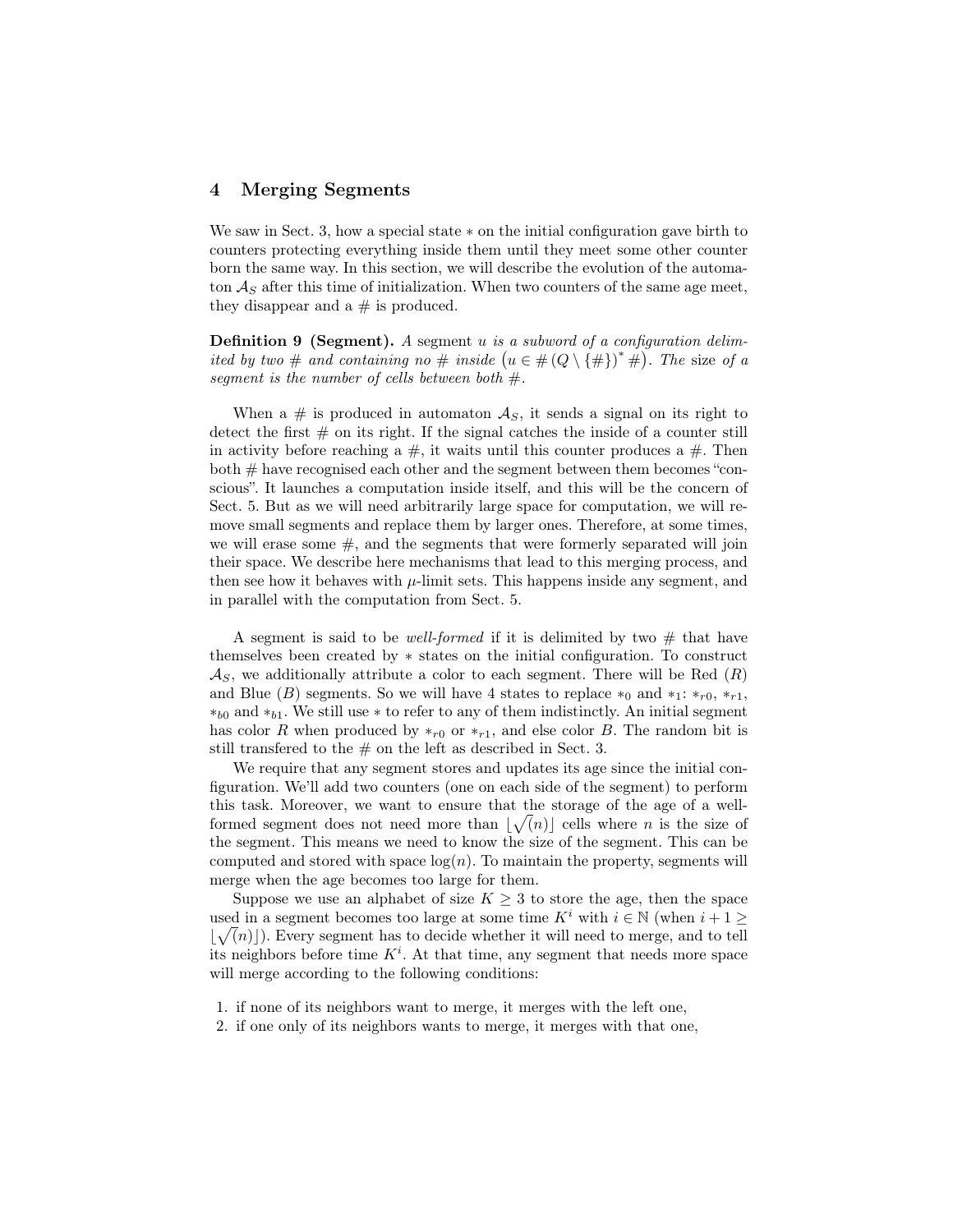3. if both its neighbors want to merge, it merges with the left one except if this neighbor has the same color, and the right one has the other color.

Remark 5. Each segment can decide in  $(i+1)^2$  steps, if it is larger than  $(i+1)^2$ . Then it can write on each side if it wants to merge at time  $K^i$  or not in less than  $2(i+1)^2$  steps. If a segment wants to merge, it can check its neighbors' will on both sides and decide its own behavior in  $(i + 1)^2$ .

The  $#$  between two segments that merge together is erased with the age counters around it. Then another cycle starts on the left side of the new segment. Many successive  $#$  have possibly disappeared, so the merging is not necessarily two segments becoming one but many segments becoming one. As at least one # has been erased inside the new segment, we use the bit from the leftmost  $\#_i$ erased to determine the color of the new segment. If  $i = 0$ , it will be R, and else B.

We call *initial* segment, a well-formed segment such that only one cell inside it contained a ∗ on the initial configuration. That is, a segment that is well-formed and not created from a merging. And we call successor segment, a segment wellformed but not initial, that is, created by a merging of well-formed segments that are its predecessors. We so define a set of predecessors at each time.

Remark 6. When two segments merge at time  $K^i$ , at least one of them wanted to merge, which means one of them was smaller than  $(i + 1)^2$ .

If three or more segments merge at time  $K^i$ , they all wanted to merge, so they were all smaller than  $(i + 1)^2$ .

 $\forall i \in \mathbb{N}$ , at time  $t > K^i$ , any segment has a size greater than  $(i + 1)^2$ . This is clear since any segment smaller would have merged at time  $K^i$ .

Remark 7. Red and blue segments are initially randomly distributed according to the uniform measure. When some segments merge, the new color is chosen independently from the colors of predecessors or neighbors, and only according to a random bit, so the distribution of colors remains random.

The general behavior of the segments among themselves is illustrated in Fig. 2.

Thanks to the following claim, we will be able to prove the first important result for automaton  $A_s$ : Prop. 1, which says that  $\#$  states tend to be sparse enough to be left outside of  $\Lambda_u(A_S)$ .

Claim. The density of cells outside well-formed segments on a normal configuration tends to 0 as time passes.

#### **Proposition 1.** There is no  $\#$  in the  $\mu$ -limit set of  $\mathcal{A}_S$ .

This comes from the fact that well-formed segments tend to cover the image of a normal configuration. As their growth is permanent,  $\#$  states are eventually separated by arbitrarily large words.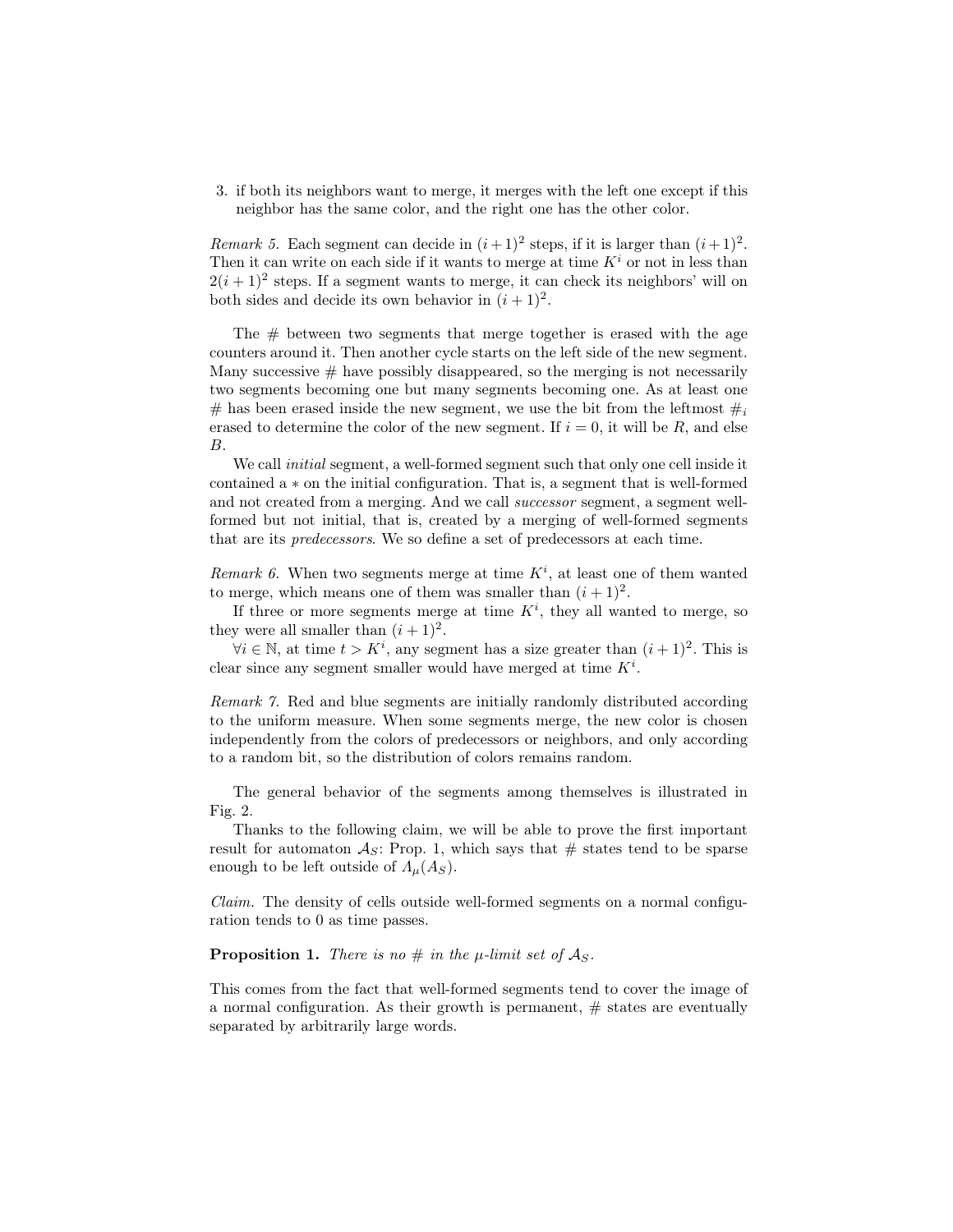

Fig. 2. A  $#$  remains until two segments merge. Blue segments are in plain gray, red ones in hashed gray. At time  $K^i$ , small segments merge together or with their left neighbor.

In Sect 5, we will need to have an upper bound on the size of a large proportion of segments. We will prove such a bound in the following lemma.

A segment is said to be *acceptable* if it is well-formed and if its size is  $n \leq K^{i/4}$ at time  $K^i \leq t < K^{i+1}$ . In the sequel, we consider the automaton on a normal configuration  $c_N$ .

We will show that large segments exist with low probability. First we use the merging protocol, and the colors to justify that a lot of segments rarely merge all together. Then, we show that large initial segments are quite unlikely. In both cases, we give bounds on the probability of large segments.

We can now prove the next lemma:

Lemma 3. The density of non acceptable segments tends to 0 as time passes.

To do this, each non acceptable segment is seen as either initial, the product of a merging, or a successor of some non acceptable segment. In the third case, we consider the first predecessor that was in another case and show that it concerns few segments only.

Denote  $S_t, t \in \mathbb{N}$  the set of acceptable segments successors of acceptable segments at time t. This set contains all possible segments, it is finite for any time, and it does not depend of the initial configuration.

Remark 8. The same proof as for previous lemma shows that  $d_{c_N}(S_t) \to_{t \to \infty} 1$ .

Thanks to this, we only need to look at the behavior of the automaton inside segments of  $S_t$ , the words that will remain in the  $\mu$ -limit set will be the words that appear often in these segments.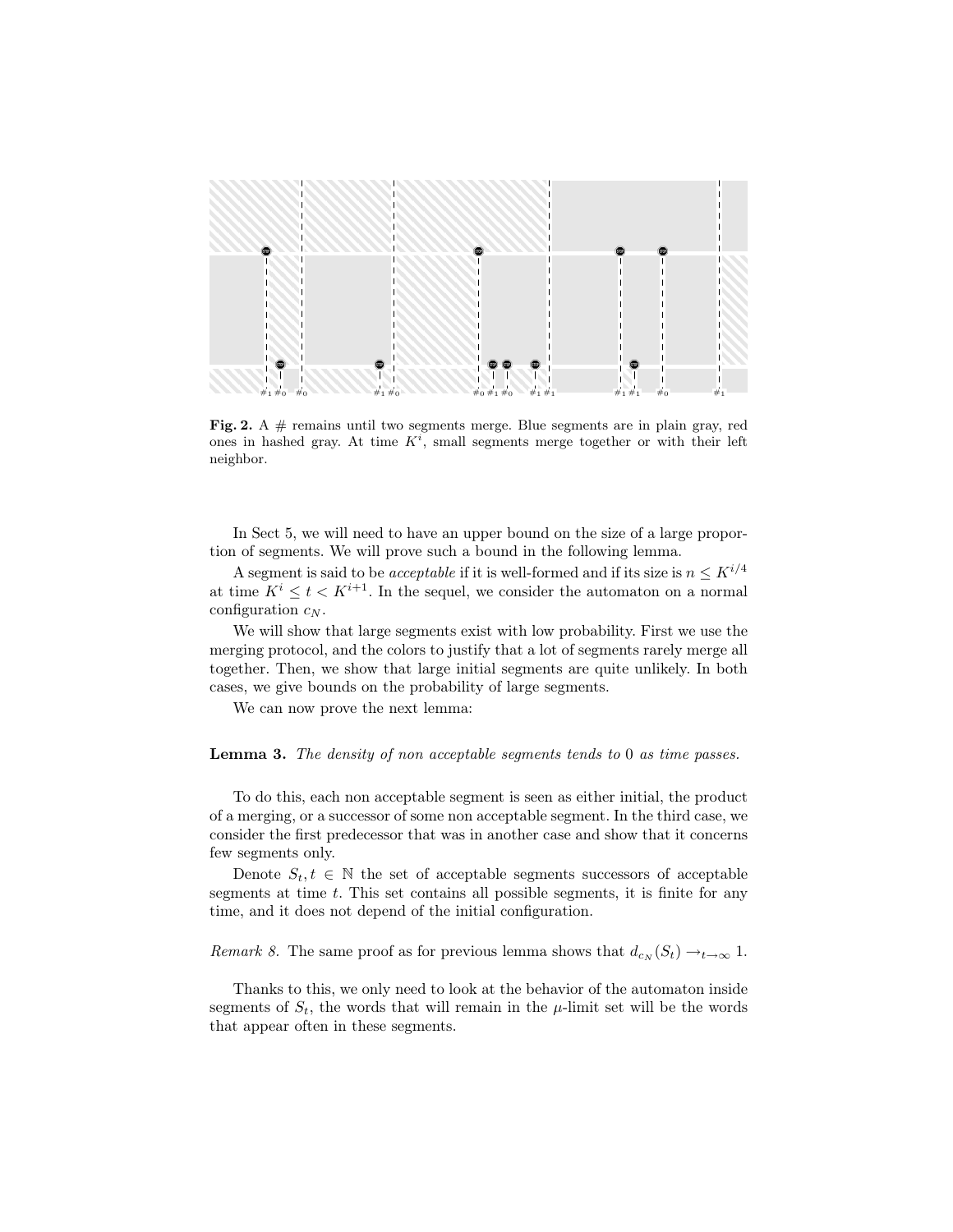## 5 Rice Theorem

The idea here is to copy the principle of the proof of Rice's theorem for limit sets from [Kar94]. We want to reduce any nontrivial property over  $\mu$ -limit sets to the  $\mu$ -nilpotency of a CA  $\mathcal H$  of radius 1 having a permanent state  $q$ .

First we construct an automaton to prove the following proposition:

**Proposition 2.** For any CA  $H$  of radius 1, where a state q is permanent, and  $CA \mathcal{A}$ , there exists a  $CA \mathcal{B}$  such that:

- $-$  if H is  $\mu$ -nilpotent,  $\Lambda_{\mu}(\mathcal{B}) = \Lambda_{\mu}(\mathcal{A})$ .
- $-$  if H is not  $\mu$ -nilpotent,  $\Lambda_{\mu}(\mathcal{B}) = \alpha^{\mathbb{Z}}$ , for some chosen  $\alpha \in Q_{\mathcal{A}}$ .

Then, given a property  $P$ , for two automata  $A_1$  and  $A_2$ , such that one exactly of  $\Lambda_{\mu}(\mathcal{A}_1)$  and  $\Lambda_{\mu}(\mathcal{A}_2)$  has property  $\mathcal{P}$ , we construct  $\mathcal{B}_1$  and  $\mathcal{B}_2$ . If there existed an algorithm to decide whether a  $\mu$ -limit set has property  $\mathcal{P}$ , we could use this algorithm with  $\mathcal{B}_1$  and  $\mathcal{B}_2$ . If only one among  $\Lambda_\mu(\mathcal{B}_1)$  and  $\Lambda_\mu(\mathcal{B}_2)$  has property P, they have different  $\mu$ -limit sets and H is  $\mu$ -nilpotent. In the other case, their  $\mu$ -limit sets cannot be  $\Lambda_{\mu}(\mathcal{A}_1)$  and  $\Lambda_{\mu}(\mathcal{A}_2)$ , and  $\mathcal{H}$  is not  $\mu$ -nilpotent.

#### 5.1 Construction

The automaton  $\beta$  is based upon  $\mathcal{A}_S$  from previous sections. The whole construction of counters and segments is exactly as described in  $Sect(s)$ . 3 and 4. We now describe the computation in a segment. We will only concern ourselves with wellformed segments as, for a normal configuration, every cell is eventually reached by such a segment. We partially test the  $\mu$ -nilpotency of  $\mathcal H$  in every segment, if the test is conlusive, we simulate  $A$ , meaning we write an image of a prefix of the de Bruijn configuration, if not, we write the uniform word  $\alpha^n$ .

Remark 9. We will use the de Bruijn configuration  $c_{DB}$  over the alphabet  $Q_A$ defined in 2.1. Thanks to [FK75], a de Bruijn sequence of order  $k$  can be computed in space  $O(k)$  and time  $O(|Q|^k)$ . Therefore we can fill a segment of length *n* with a prefix of  $c_{DB}$  in space  $O(log(n))$  and time  $O(n)$ .

Remark 10. As q is a permanent state in the radius 1 CA  $H$ , it behaves like a wall, which means no information can travel through a  $q$  state. So a simulation of H over a word  $u \in q(Q_{\mathcal{H}} \setminus \{q\})^l q$  needs only space l for any l.

In any well-formed segment of size  $n \in \mathbb{N}$ , the computation of a Turing machine starts on the left of the segment at every time  $K^i$  for  $i \in \mathbb{N}$ .

- 1. it measures and stores on each side the segment's size.
- 2. it simulates H on every  $u \in q(Q_{\mathcal{H}} \setminus \{q\})^l q$  for  $l \leq \frac{1}{2} \left( \log_{|Q_{\mathcal{H}}|}(K^{i/4}) \right) 1$ during  $|Q_{\mathcal{H}}|^l$  timesteps. This is how we test the  $\mu$ -nilpotency of  $\mathcal{H}$ . If one of the computed images is not  $q^l$ , the segment does not simulate A. If all the images are  $q^l$ , the segment simulates A.
- 3. on the left of the segment, it computes  $j(i) = |\log(\log(i))|$ .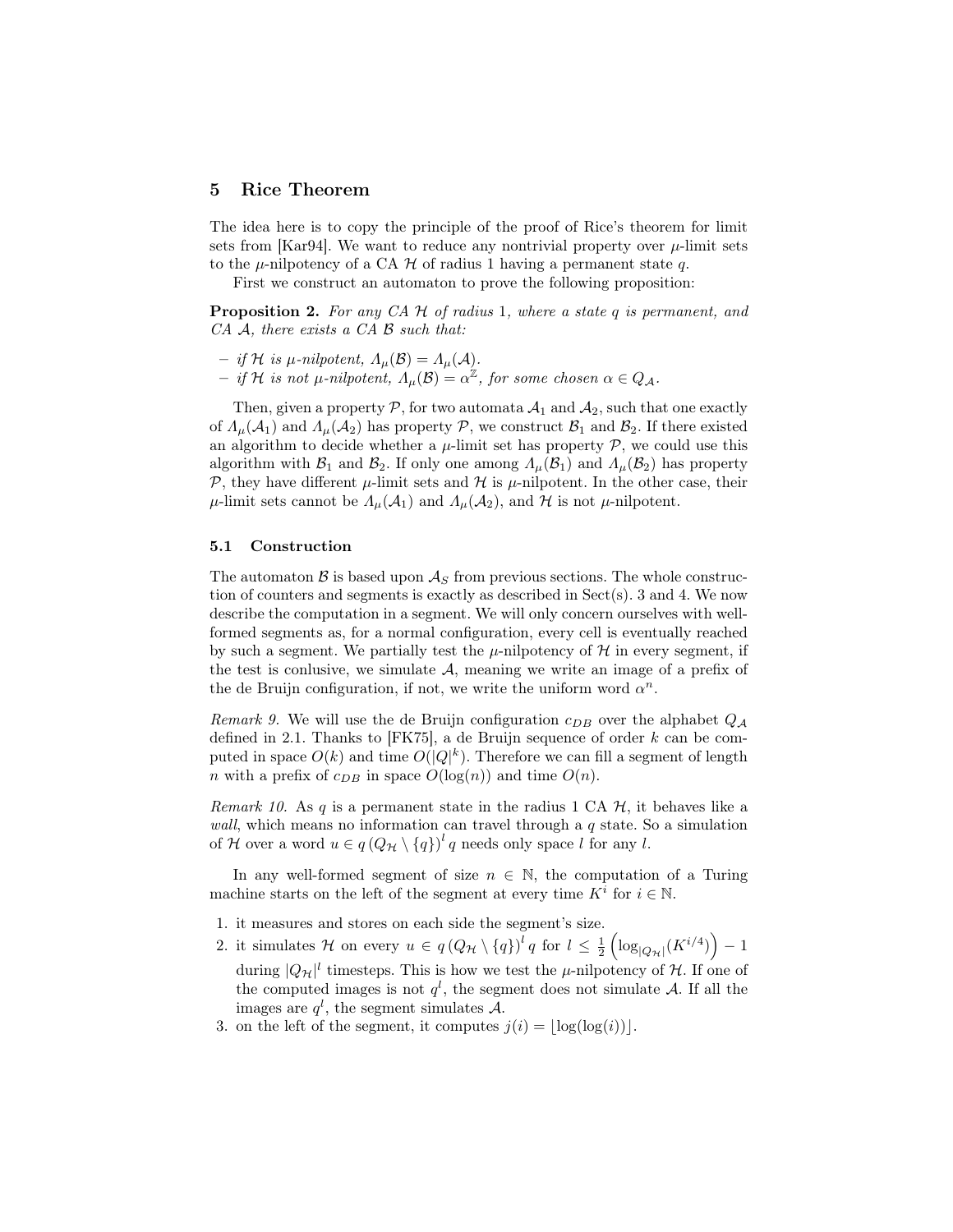- 4. if the segment simulates A, the machine computes a prefix of length n of  $c_{DB}$ , then computes and writes its  $j(i)$ -th image by A. If the segment does not simulate  $A$ , the head writes  $\alpha^n$  over the segment.
- 5. the machine stops when the whole computation and writing is over or when it has reached time  $K^{i+1}$ . At that time, the machine erases itself, leaving what was written.

Remark 11. Each cell in a segment contains a couple:

- a state for computation, storage of the age or the length of the segment,
- a state from  $Q_{\mathcal{A}}$ .

The first state (computation) is for most cells left blank, then the couple is seen as a state of  $Q_4$ .

Remark 12. The machine needs only  $O(j(i) + \log(n))$  cells to compute. There are  $O(\sqrt(n))$  additional cells used to count the age on each side, and  $O(1)$  cells for signals moving through the segment. And only  $O(j(i)n)$  steps are required to perform it.

When a segment is formed by a merging, the data of its cells (on the first layer) is not removed until a new state of  $Q_A$  has to be written.

To prove Prop. 2, we will need two lemmas:

**Lemma 4.** There exists  $i_0$  such that, for  $i \geq i_0$ , the computation is finished before  $K^{i+1} - 1$  in every segment that is acceptable at time  $K^i$ .

This is easily proved, since the length of acceptable segments is bounded. And the second lemma, that will let us test the  $\mu$ -nilpotency of  $\mathcal{H}$ :

**Lemma 5.** If  $\mathcal{H}$  is not  $\mu$ -nilpotent, there exists  $l \in \mathbb{N}$  and  $u \in q(Q_{\mathcal{H}} \setminus \{q\})^l q$ such that  $\mathcal{H}^{[Q_H]^l}(u) \neq q^{l+2}$ .

To prove it, we just use the fact that words which cannot have any permanent state in their antecedents cannot be persistent, since the measure of their predecessors' set tends to 0.

#### 5.2  $\mathcal H$   $\mu$ -Nilpotent

In this section, we suppose H is  $\mu$ -nilpotent and we will show  $\Lambda_{\mu}(\mathcal{B}) \subseteq \Lambda_{\mu}(\mathcal{A})$ . First, we make sure that the simulation happens everywhere in this case.

*Claim.* If  $H$  is  $\mu$ -nilpotent, every well-formed segment simulates A.

Then we prove the following lemma:

**Lemma 6.** If H is  $\mu$ -nilpotent, then  $\Lambda_{\mu}(\mathcal{B}) \subseteq \Lambda_{\mu}(\mathcal{A})$ 

The proof needs a description of the content of a segment with computation parts, and words computed by the simulation of A.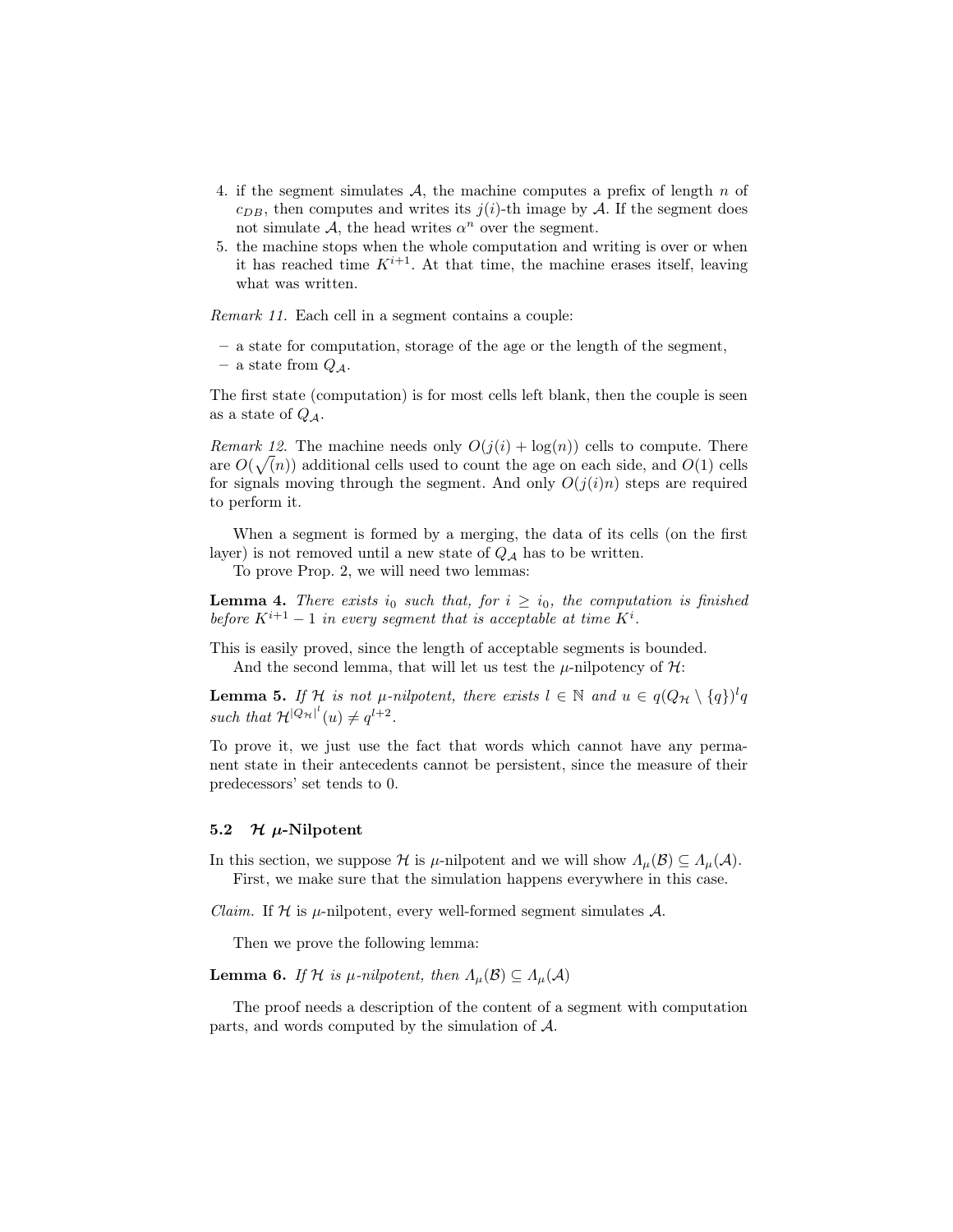*Remark 13.* Thanks to Lemma 4, any  $s \in S_t$  with  $|s| = n$  at time  $K^i \le t < K^{i+1}$ contains:

- $O(\sqrt(n))$  cells for computation, they will not appear in  $L_{\mu}(\mathcal{B})$ .
- − a subword of  $\mathcal{A}^{j(i)}(c_{DB[0..n-1]})$  computed between times  $K^i$  and t.
- a concatenation of subwords of  $\mathcal{A}^{j(i-1)}(c_{DB[0..n-1]})$  computed before time  $K<sup>i</sup>$  that were not erased during the merging.

To prove the lemma, we show that any word of  $L_u(\mathcal{B})$  appears often in large acceptable segments. Then we prove that if a word appears often in an acceptable segment, thanks to the previous remark, it appears often in at least an image of  $c_{DB}$  by A. As  $c_{DB}$  is normal, we can conclude.

Now we show the second inclusion:

**Lemma 7.** If H is  $\mu$ -nilpotent, then  $\Lambda_{\mu}(\mathcal{A}) \subseteq \Lambda_{\mu}(\mathcal{B})$ 

To prove this lemma, we consider a word in  $L_{\mu}(\mathcal{A})$ . There exists necessarily a sequence of images  $(A^{t_x}(c_{DB}))_{x\in\mathbb{N}}$  in which the density of u does not tend to 0. We take a sequence  $(\tau_x)_{x \in \mathbb{N}}$  of times at which  $\mathcal{B}^{\tau_x}$  simulates  $\mathcal{A}^{t_x}$ . Then, thanks to the regularity property of  $c_{DB}$ , we can prove that the density of u in the images of a normal configuration by  $\beta$  does not tend to 0.

#### 5.3  $\mathcal H$  not  $\mu$ -Nilpotent

In this case, we first make sure that after some time,  $A$  is not simulated in any segment anymore.

*Claim.* If H is not  $\mu$ -nilpotent, there exists  $i_0$  such that, for all  $i \geq i_0$ , no wellformed segment at time  $K^i \leq t < K^{i+1}$  simulates A.

Then we conclude by saying that any letter different from  $\alpha$  has a density that tends to 0. Which forces  $\alpha^{\mathbb{Z}}$  to be the unique configuration in  $L_{\mu}(\mathcal{B})$ .

**Lemma 8.** If H is not  $\mu$ -nilpotent, then  $\alpha^* = L_{\mu}(\mathcal{B})$ .

This ends the proof of Prop. 2.

#### 5.4 Rice Theorem

First we need to consider two automata  $A_1$  and  $A_2$  over the same alphabet:

**Lemma 9.** For any nontrivial property, there exist CA  $\mathcal{A}_0$  and  $\mathcal{A}_1$  over the same alphabet  $Q_A$  such that one among  $\Lambda_\mu(\mathcal{A}_0)$  and  $\Lambda_\mu(\mathcal{A}_1)$  has this property, and the other not.

We can prove this lemma by taking multiple copies of each state of both automata, in order to get an alphabet which size is the least common multiple of both sizes.

And finally, we complete the proof of the theorem: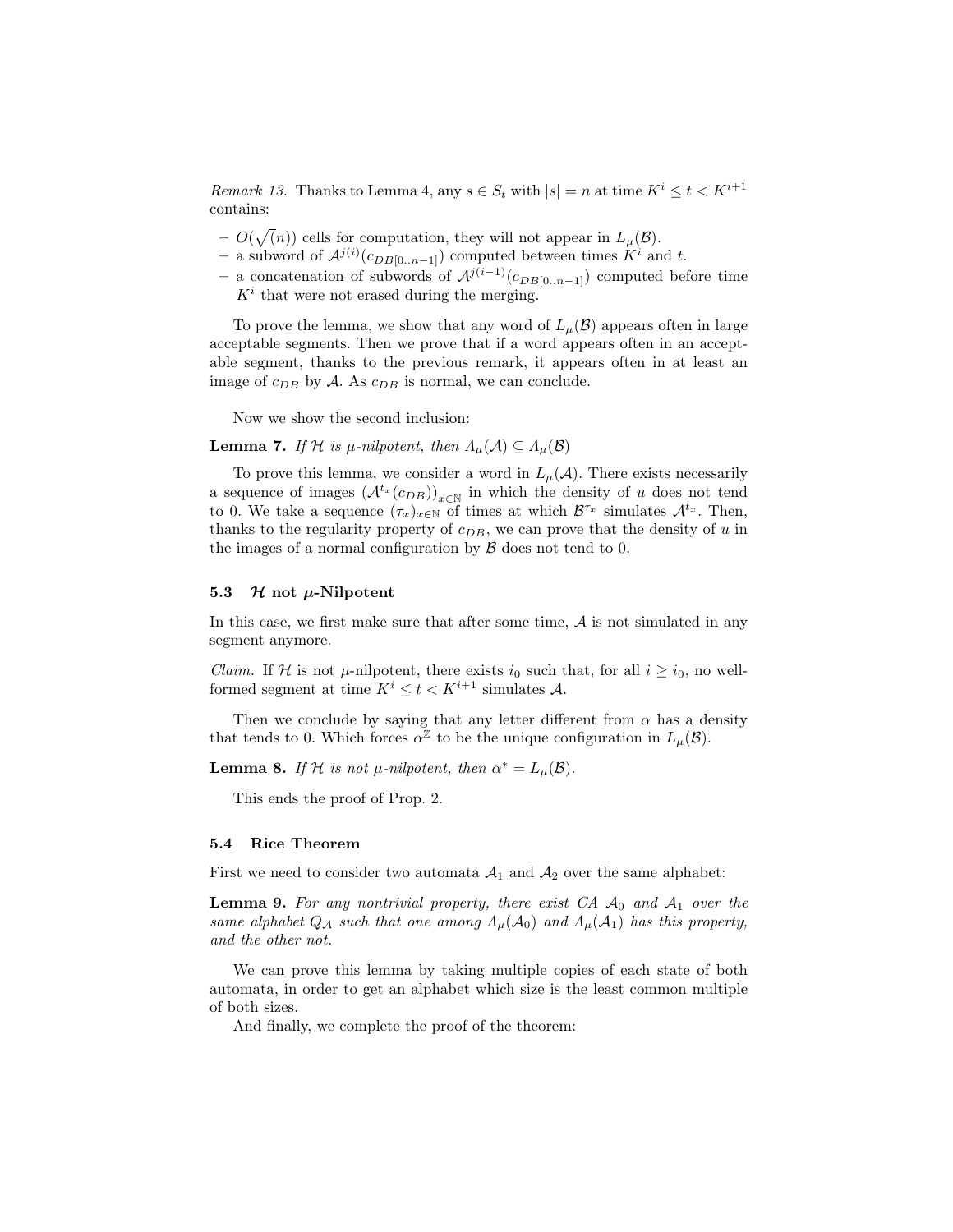**Theorem 1.** Any nontrivial property of  $\mu$ -limit sets of cellular automata is undecidable.

As announced, from  $A_1$  and  $A_2$ , we construct  $B_1$  and  $B_2$ , then deciding a property  $P$  leads to deciding the  $\mu$ -nilpotency of  $H$ .

## 6 Conclusion

The result presented in this article is that no algorithmic property over  $\mu$ -limit sets can be decided, except for trivial ones. This, as [BDS10], shows the complexity and hence the interest of this object. We have the same restriction as in [Kar94], that is, we work on an unlimited set of states. One property at least becomes decidable if we limit the set of possible states, it is having the fullshift as  $\mu$ -limit set. Which is equivalent to being surjective.

In [GR10], it was proved that surjectivity was the only decidable problem on limit sets with a fixed alphabet. This extension could perhaps be adapted to  $\mu$ -limit sets and then show another parallel between limit and  $\mu$ -limit sets.

This is also another use of counters and segments, showing how powerful this tool can be for cellular automata. Especially concerning  $\mu$ -limit sets.

## References

- [BDS10] Laurent Boyer, Martin Delacourt, and Mathieu Sablik. Construction of  $\mu$ limit sets. Journées Automates Cellulaires, 76–87, 2010.
- [BPT06] Laurent Boyer, Victor Poupet, and Guillaume Theyssier. On the Complexity of Limit Sets of Cellular Automata Associated with Probability Measures. MFCS 2006, LNCS 4162:190–201, 2006.
- [DPST10] Martin Delacourt, Victor Poupet, Mathieu Sablik, and Guillaume Theyssier. Directional Dynamics along Arbitrary Curves in Cellular Automata. Theoretical Computer Science, A paraître, 2010.
- [FK75] Harold Fredricksen and Irving Kessler. Lexicographic compositions and de-Bruijn sequences. Journal of combinatorial theory, A 22:17-30, 1977
- [GR10] Pierre Guillon and Gaétan Richard. Revisiting the Rice Theorem for Cellular Automata. STACS, 2010, pages 441–452, 2010.
- [Hur90] Mike Hurley. Ergodic aspects of cellular automata. Ergodic Theory Dynam. Systems, 10(4):671–685, 1990.
- [Kar94] Jarkko Kari. Rice's Theorem for the Limit Sets of Cellular Automata. Theor. Comput. Sci., 127(2):229–254, 1994.
- [KM00] Petr Kurka and Alejandro Maass. Limit sets of cellular automata associated to probability measures. Journal of Statistical Physics, 100(5):1031–1047, 2000.
- [Ric53] Henry Gordon Rice. Classes of recursively enumerable sets and their decision problems. Transactions of the American Mathematical Society, 74(2):358– 366, 1953.
- [vN66] John von Neumann. Theory of Self-Reproducing Automata. University of Illinois Press, Champaign, IL, USA, 1966.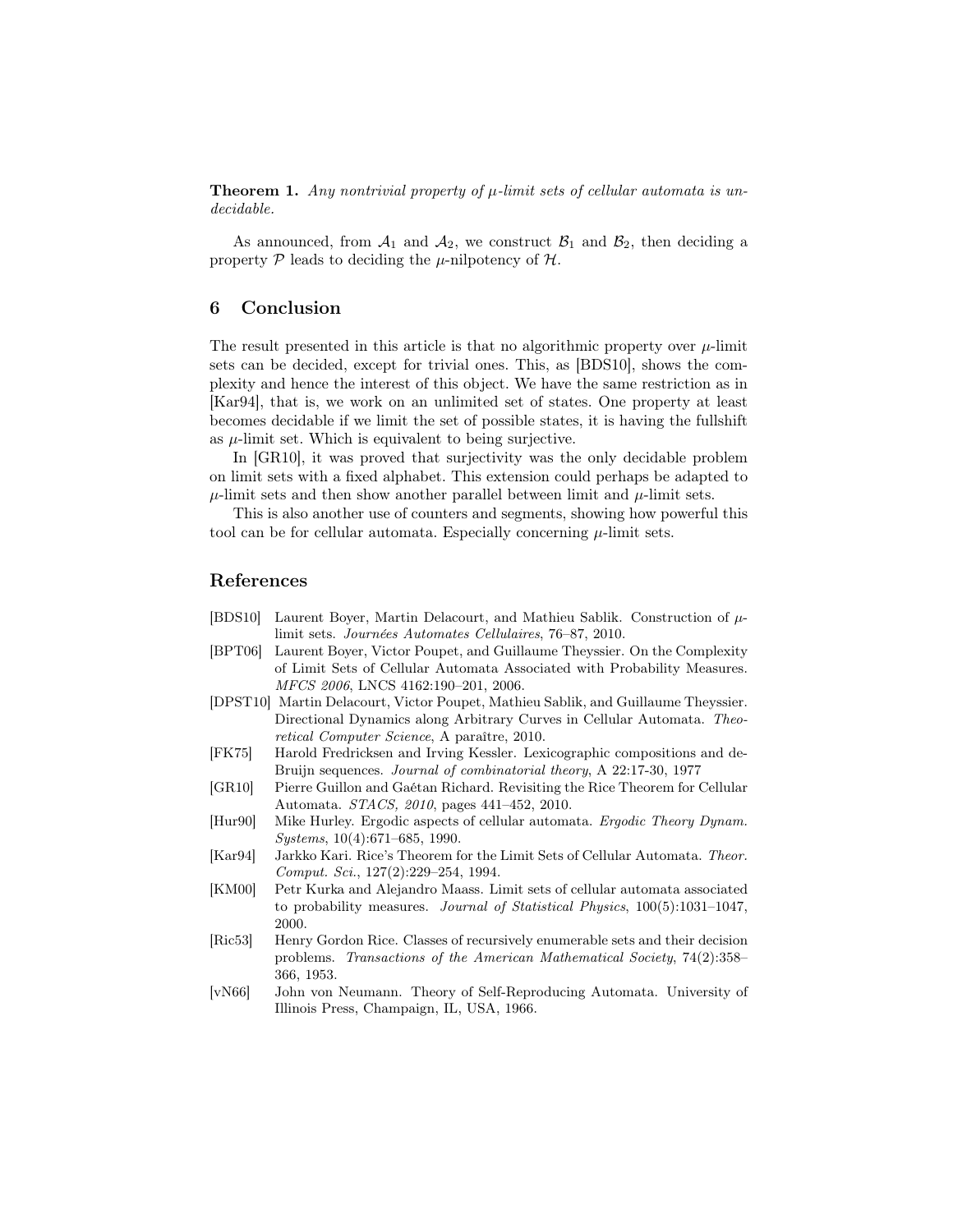# A Proofs

#### A.1 Proofs for Sect. 2

**Lemma 1.** There exists  $l_0 \in \mathbb{N}$  such that for all  $l \geq l_0$ , for any  $k \geq |Q|^{2l}$  and any  $u \in Q^l$ ,  $\frac{1}{2}d_{c_{DB}}(u) \leq d_{c_{DB[0,k-1]}}(u) \leq 2d_{c_{DB}}(u)$ .

*Proof.* Let  $l \in \mathbb{N}$ . The length of the concatenation of the l first de Bruijn sequences is:  $s(l) = \sum_{i=1}^{l} (|Q|^i + i - 1) = \frac{|Q|^{l+1}-1}{|Q|-1} + \frac{l(l-1)}{2}$  $\frac{-1}{2}$ . Let  $k \geq s(l)$ , there exists  $m \in \mathbb{N}$  such that  $s(l+m) \leq k \leq s(l+m+1)$ . Now  $d_{c_{DB[0,k-1]}}(u) \geq$  $\frac{1}{k} \left( \sum_{i=l}^{l+m} |DB(i)|_u \right)$  and there are at least  $|Q|^i$  words of size  $l+i$  containing u. Therefore  $d_{c_{DB[0,k-1]}}(u) \ge \frac{\sum_{i=0}^{m} |Q|^i}{s(l+m+1)}$ . And  $\frac{\sum_{i=0}^{m} |Q|^i}{s(l+m+1)} \to_{m \to \infty} \frac{1}{|Q|^l}$ .

As  $d_{c_{DB}}(u) = \limsup_{k \to +\infty} \frac{|c_{DB[0,k-1]}|_u}{k-|u|}$  $\frac{B[0,k-1]|u}{k-|u|}$ , we have proved that  $d_{c_{DB}}(u) \geq$  $\frac{1}{|Q|^l}$ , but as  $\sum_{u \in Q^l} d_{c_{DB}}(u) = 1$ , this means that  $c_{DB}$  is effectively a normal configuration.

Then, there exists  $l_0$  such that  $\forall l \ge l_0, k \ge |Q|^{2l}, \frac{1}{2|Q|^l} \le d_{c_{DB[0,k-1]}}(u) \le \frac{2}{|Q|^l}.$  $\overline{\phantom{a}}$ 

**Lemma 2.** Given a CA  $\mathcal A$  and a finite word  $u$ , for any normal configuration  $c$ :

$$
u\in \varLambda_{\mu}(\mathcal{A}). \Leftrightarrow d_{\mathcal{A}^{n}(c)}(u)\nrightarrow 0 \textit{ when } n\rightarrow +\infty.
$$

*Proof.* Actually, we prove here that for any  $n \in \mathbb{N}$ :  $d_{\mathcal{A}^n(c)}(u) = \mathcal{A}^n \mu(u) = \frac{|P^n_{\mathcal{A}}(u)|}{|Q| |u| + 2rn}.$ The second equality is clear.

Let  $n \in \mathbb{N}$ . We note r the radius of A. Since any occurence of u in  $\mathcal{A}^n(c)$ corresponds to an occurence of a predecessor of  $u$  in  $c$ :

$$
d_{\mathcal{A}^n(c)}(u) = \lim_{k \to +\infty} \frac{|\mathcal{A}^n(c)|_{-k,k}|_u}{2k+1-|u|} = \lim_{k \to +\infty} \sum_{v \in P_A^n(u)} \frac{|c_{[-k-rn,k+rn]}|_v}{2k+2rn+1-(|u|+2rn)}.
$$

And as c is normal, for any  $v \in P_{\mathcal{A}}^n(u) : |c_{[-k-rn,k+rn]}|_v \sim_{k \to +\infty} \frac{2k+1}{|Q||u|+2rn}$ . Then:

$$
d_{\mathcal{A}^n(c)}(u) = \sum_{v \in P_A^n(u)} \lim_{k \to +\infty} \left( \frac{1}{2k+1-|u|} \frac{2k+1}{|Q|^{|u|+2rn}} \right)
$$
  
= 
$$
\sum_{v \in P_A^n(u)} \frac{1}{|Q|^{|u|+2rn}}
$$
  
= 
$$
\frac{|P_A^n(u)|}{|Q|^{|u|+2rn}}.
$$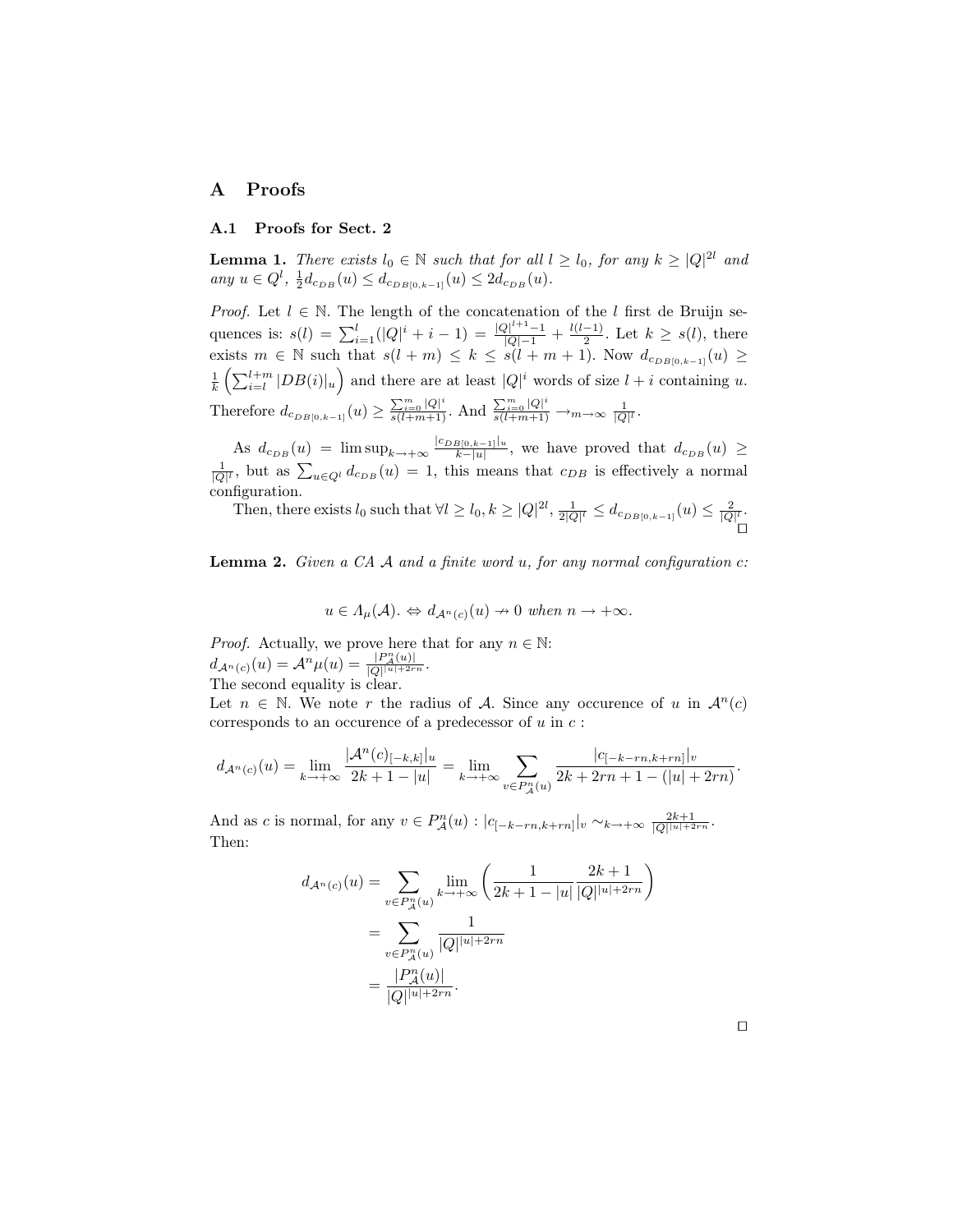#### A.2 Proofs for Sect. 4

Claim. The density of cells outside well-formed segments on a normal configuration tends to 0.

*Proof.* The proof is clear since such a cell needs predecessors without states  $*$  on each side in the initial configuration. on each side in the initial configuration.

**Proposition 1.** There is no  $\#$  in the  $\mu$ -limit set of  $\mathcal{A}_S$ .

*Proof.* Let  $\epsilon > 0$ . We consider a normal configuration. previous claim tells that there exists  $t_0 \in \mathbb{N}$  such that  $\forall t > t_0$ , the density of cells outside well-formed segments is less than  $\epsilon/2$ . Take  $i_0$  such that  $\forall i > i_0$ ,  $1/(i + 1)^2 \leq \epsilon/2$ , thanks to remark 6, for  $t > t_1$  with  $t_1 = max(t_0, K^i)$ , the size of any segment is bigger than  $(i+1)^2$ . For  $t > t_1$ , as the # have to come either from well-formed segments (density less than  $1/(i+1)^2$ ), or from the rest of the configuration (density less than  $\epsilon/2$ , the total density of # is less than  $\epsilon$ .

And finally, this density tends to 0 and Lemma 2 concludes.  $\Box$ 

Claim. A segment produced by the merging of three or more segments at time  $K^i$  has size *n* with probability less than  $\frac{4n}{(i+1)^2} 2^{-\frac{n}{(i+1)^2}}$ .

Proof. Consider such a segment of size n. All the predecessors of it were smaller than  $(i+1)^2$ , or they would not have merged together. So  $\frac{n}{(i+1)^2}$  segments at least have merged. Now consider the colors of these segments. As they prefer to merge with a segment of the same color, and if not possible on their left, the colors' distribution among them was:  $R(RB)^{l}R^{k}$ ,  $(RB)^{l}R^{k}$ ,  $R(RB)^{l}B^{k}$  or  $R(RB)^{l}B^{k}$ (or symmetrically if starting with B) for some  $k, l \in \mathbb{N}$ . So the distribution is determined by its shape (among four possible shapes), its length and  $k$ . Therefore the probability of such a succession of segments is less than  $4\frac{n}{(i+1)^2}2^{-\frac{n}{(i+1)^2}}$ .

 $\Box$ 

*Claim.* An initial segment has length n with probability less than  $n\left(\frac{2}{q}\right)^3\left(\frac{q-2}{q}\right)^{2n}$ where  $q$  is the number of states of the automaton.

*Proof.* An initial segment of length n is produced by three  $*$  distant from  $l_1$  and  $l_2$ , with  $(l_1 + l_2)/2 = n$ . So the probability is less than  $\frac{2}{q} \left(\frac{q-2}{q}\right)^{l_1} \frac{2}{q} \left(\frac{q-2}{q}\right)^{l_2} \frac{2}{q}$ . Considering the *n* possibilities for the choice of  $l_1$  and  $l_2$ , we have  $n\left(\frac{2}{q}\right)^3\left(\frac{q-2}{q}\right)^{2n}$  $\Box$ 

#### Lemma 3. The density of non acceptable segments tends to 0 as time passes.

*Proof.* Consider time  $K^i \leq t < K^{i+1}$ . Thanks to remark 6, and for large enough i (such that  $K^{i/4} \geq 2i^2$ ), if a segment is larger than  $K^{i/4}$  at time t, then it is:

1. either an initial segment.

2. either a segment produced by the merging of many segments.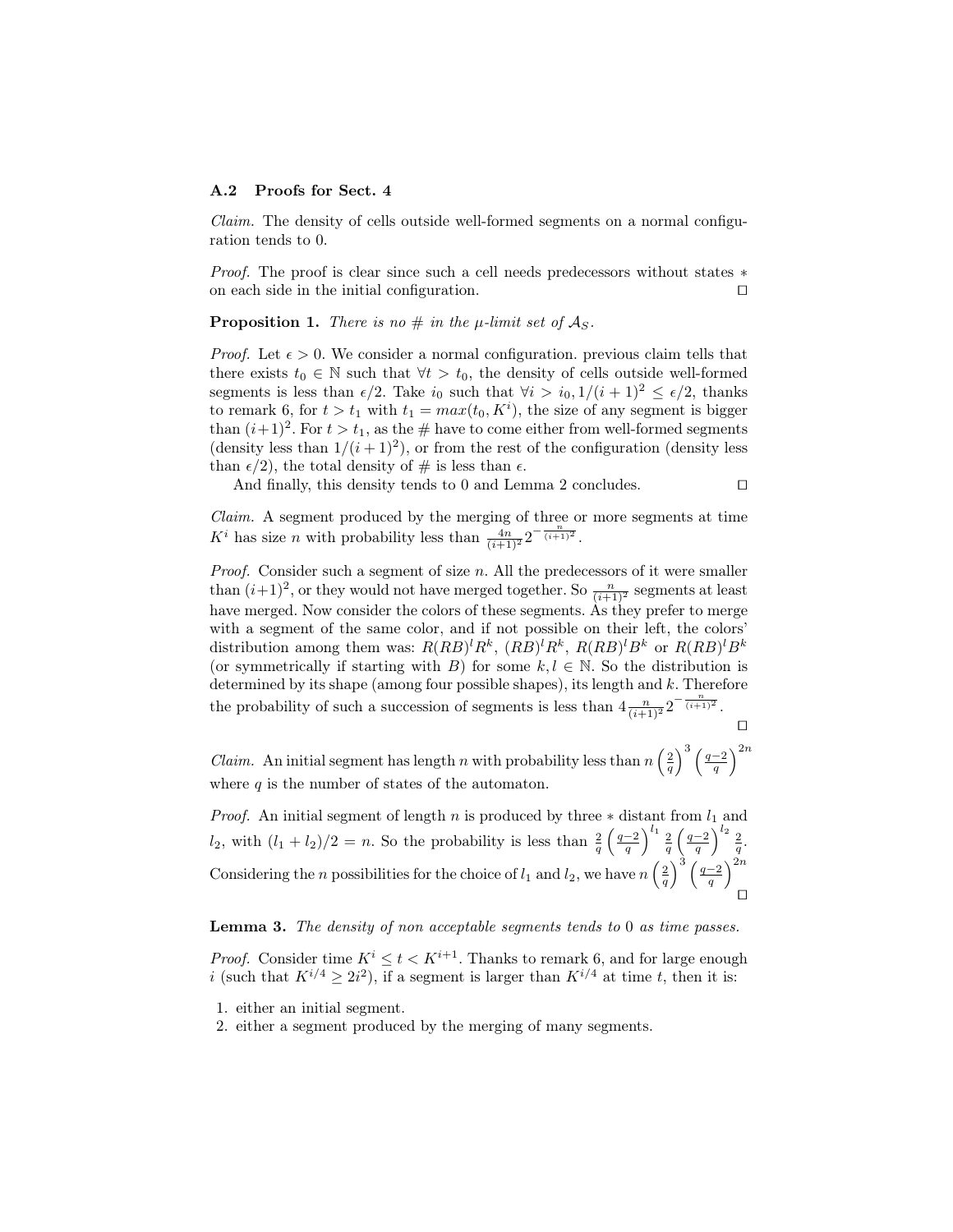3. or the successor of a segment that was larger than  $K^{(i-1)/4}$  at time  $K^{i-1}$ , and that possibly merged with a segment smaller than  $i^2$  at time  $K^i$ .

For case 3, we consider the chain of non acceptable predecessors of the segment at time  $K^j$ ,  $j \leq i$ . The oldest predecessor of this chain is either case 1 or case 2: there exists  $h \leq i$  minimal such that at time  $K^j$ , for all  $h \leq j \leq i$ , one predecessor of the segment is larger than  $K^{j/4}$ . If this predecessor's size at  $K^h$ was *n*, its size at  $K^i$  is less than  $n + \sum_0^i j^2$  since it merged with at most one small segment at each  $K^j$ .

There exists  $i_0$  such that  $\forall i \geq i_0$ ,  $\sum_0^i j^2 \leq K^{i/4-1}$ , therefore, as  $n + \sum_0^i j^2 \geq$  $K^{i/4}$ , we have  $n \geq K^{i/4-1}$ . The predecessor was either case 1 or case 2 and its size doubled at most between steps h and i. We treat both cases (with  $h \leq i$ ) thanks to the two previous claims.

So the density  $d_i$  of cells in segments larger than  $K^{i/4}$  at time  $K^i$  is the sum of:

– cells in initial segments larger than  $K^{i/4-1}$ , that at most doubled;

 $-$  cells in case 2 segments created before  $i$  and that at most doubled.

$$
d_i \leq \sum_{n \geq K^{i/4-1}} 2n \left( n \left( \frac{2}{q} \right)^3 \left( \frac{q-2}{q} \right)^{2n} \right) + \sum_{h \leq i} \sum_{n \geq K^{i/4-1}} 2n \left( \frac{4n}{(h+1)^2} 2^{-\frac{n}{(h+1)^2}} \right)
$$
  

$$
d_i \leq \sum_{n \geq K^{i/4-1}} 2n \left( n \left( \frac{2}{q} \right)^3 \left( \frac{q-2}{q} \right)^{2n} \right) + i \sum_{n \geq K^{i/4-1}} 2n \left( 4n \times 2^{-\frac{n}{(i+1)^2}} \right)
$$

Finally,  $d_i \to 0$ .

A.3 Proofs for Sect. 5

**Lemma 4.** There exists  $i_0$  such that, for  $i \geq i_0$ , the computation is finished

before  $K^{i+1} - 1$  in every segment that is acceptable at time  $K^i$ . *Proof.* As said in remark 12, the computation needs  $O(j(i)n) = O(n \log(\log(i)))$ ,

and as  $n \log(\log(i)) = o(K^i)$  for  $n \leq K^{i/4}$ , there exists  $i_0$  such that the computation is finished within  $K^i$  steps for acceptable segments. And then, at time  $K^{i+1} - 1 \geq K^i + K^i$ , the computation is over.

**Lemma 5.** If  $\mathcal{H}$  is not  $\mu$ -nilpotent, there exists  $l \in \mathbb{N}$  and  $u \in q(Q_{\mathcal{H}} \setminus \{q\})^l q$ such that  $\mathcal{H}^{[Q_H]^l}(u) \neq q^{l+2}$ .

*Proof.* As q is a wall for  $H$ , the behavior between two q is ultimately periodic. If any word in these periods is uniform, non uniform words will disappear as time passes.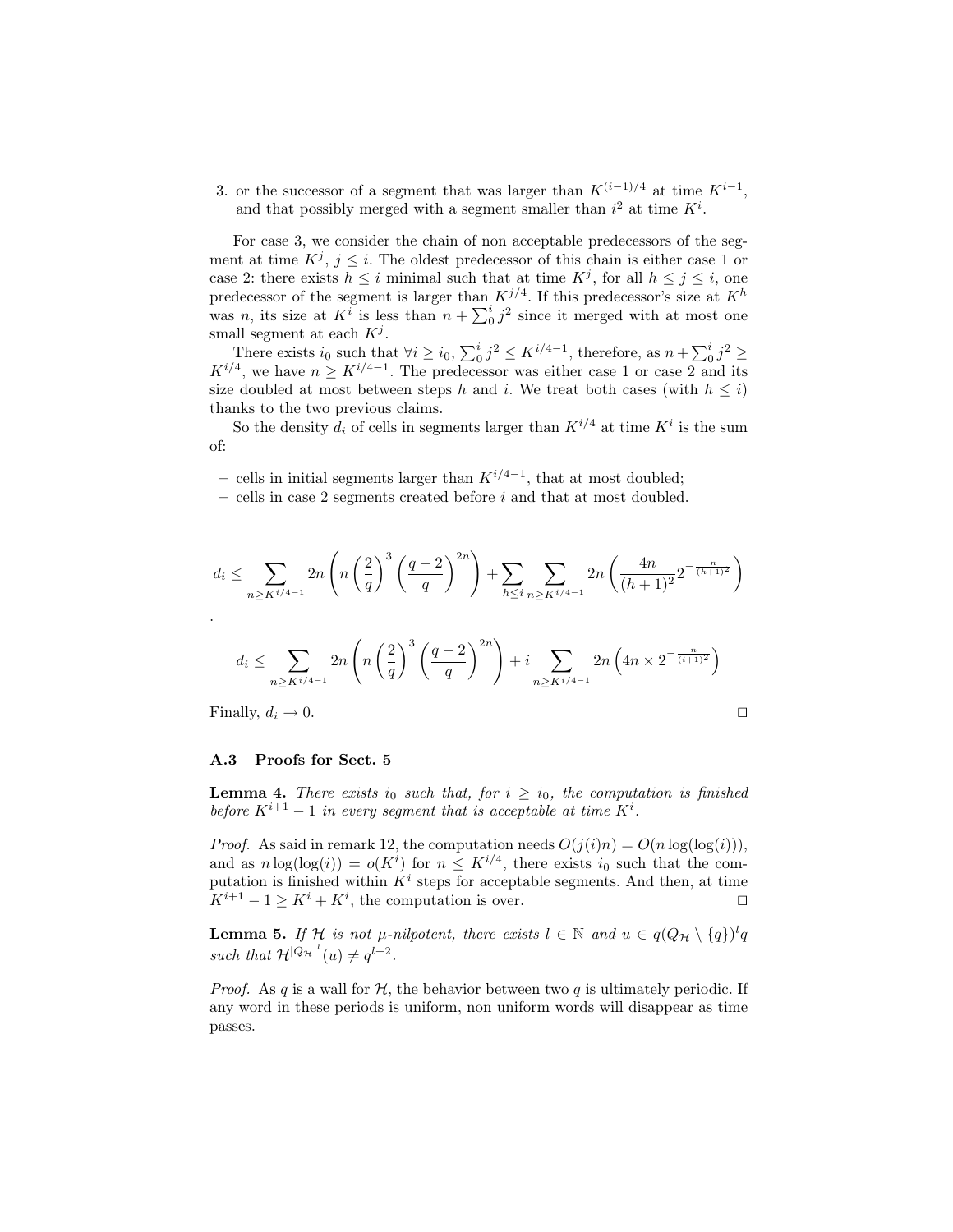Suppose that for any  $u \in q(Q_{\mathcal{H}} \setminus \{q\})^*q$ ,  $\mathcal{H}(u) = q^{|u|+2}$ . Now consider  $v \in$  $L_{\mu}(\mathcal{H})$ . Suppose for all  $x \in [t - \log(\log(t)), t]$  and  $y \in [t + |v|, t + |v| + \log(\log(t))]$ , for any u of length  $|v| + 2t$  with  $u_x = q = u_y$ , we have  $\mathcal{H}^t(u) \neq v$ . In this case, the density of predecessors of  $v$  is 0.

Therefore, there exists  $u \in Q_{\mathcal{H}}^{|v|+2t}$  such that  $\mathcal{H}^{t}(u) = v$  and  $u_x = q = u_y$ with  $x \in [t - \log(\log(t)), t]$  and  $y \in [t + |v|, t + |v| + \log(\log(t))]$ .

Then, as  $y-x \le |v|+2\log(\log(t))$ , and for large enough  $t \ge |Q_{\mathcal{H}}|^{|v|+2\log(\log(t))}$ ,  $v = \mathcal{H}^t(u) = q^{|v|}$  by hypothesis. And  $\mathcal{H}$  is  $\mu$ -nilpotent.

*Claim.* If  $H$  is  $\mu$ -nilpotent, every well-formed segment simulates A.

*Proof.* Let s a well-formed segment. It simulates H on every  $u \in q(Q_{\mathcal{H}} \setminus \{q\})^p q$ during  $|Q_{\mathcal{H}}|^p$  for a finite number of values for p. Thanks to Lemma 5, every such simulation computes  $q^{p+2}$ , so s decides to simulate A.

*Claim.* Let  $u \in L_{\mu}(\mathcal{B})$  ( $|u| = k$ ) and  $\epsilon > 0$ . Let  $s \in S_t$  for  $K^i \leq t < K^{i+1}$  ( $i \in \mathbb{N}$ ) such that  $|Q_A|^{2(k+2j(i))} \leq (i-1)^2$  and  $d_s(u) \geq \epsilon$ , then:

- either 
$$
d_{\mathcal{A}^{j(i-1)}(c_{DB})}(u) \geq \frac{\epsilon}{4}
$$
,  
- or  $d_{\mathcal{A}^{j(i)}(c_{DB})}(u) \geq \frac{\epsilon}{4}$ 

*Proof.* If the computation is over in the segment, as  $|s| \geq |Q_A|^{2(k+2j(i))}$ , Lemma 1 applies for antecedents of u by  $\mathcal{A}^{j(i)}$  and:

$$
d_s(u) \leq d_{c_{DB[0,|s|]}}(P_{\mathcal{A}}^{j(i)}(u)) \leq 2d_{c_{DB}}(P_{\mathcal{A}}^{j(i)}(u)) \leq 2d_{\mathcal{A}^{j(i)}(c_{DB})}(u).
$$

If the computation is not even begun, s contains the concatenation of words written by the computation in its predecessors. As they were all larger than  $(i-1)^2 \ge |Q_A|^{2(k+2j(i-1))}$ , the same reasoning shows that the density of u in each of them was less than  $2d_{\mathcal{A}^{j(i-1)}(c_{DB})}(u)$ . So  $d_s(u) \leq 2d_{\mathcal{A}^{j(i-1)}(c_{DB})}(u)$ .

And finally, we conclude since the density is less than the sum of both:

$$
d_s(u) \le 2d_{\mathcal{A}^{j(i)}(c_{DB})}(u) + 2d_{\mathcal{A}^{j(i-1)}(c_{DB})}(u).
$$

 $\Box$ 

**Lemma 6.** If H is  $\mu$ -nilpotent, then  $\Lambda_{\mu}(\mathcal{B}) \subseteq \Lambda_{\mu}(\mathcal{A})$ 

*Proof.* We will prove  $L_u(\mathcal{B}) \subseteq L_u(\mathcal{A})$ .

Let  $u \in L_{\mu}(\mathcal{B})$  (|u| = k), there exists  $\epsilon > 0$  and  $(t_x)_x$  such that  $\forall x \in$  $\mathbb{N}, d_{\mathcal{B}^t x(c_N)}(u) \geq \epsilon$ . Thanks to Lemma 3 and remark 8,  $d_{\mathcal{B}^t(c_N)}(S_t) \rightarrow 1$ , so there exists  $x_0 \in \mathbb{N}$  such that  $\forall x \geq x_0$ , there exists an acceptable segment  $s_x \in S_{t_x} \cap L(\mathcal{B}^{t_x}(c_N))$  with  $d_{s_x}(u) \geq \epsilon$ .

There exists  $i_0 \in \mathbb{N}$  such that for all  $i \geq i_0 - 1$ ,  $|Q_{\mathcal{A}}|^{2(k+2j(i))} \leq i^2$ . Consider  $x_1 \geq x_0$  minimal such that  $t_{x_1} \geq K^{i_0}$ . Now previous claim ensures that there exists  $j_x \in \{j(i-1), j(i)\}\$  such that  $d_{\mathcal{A}^{jx}(c_{DB})}(u) \geq \frac{\epsilon}{4}$ . As  $j_x \to_{x \to \infty} \infty$ ,  $u \in$  $L_{\mu}(\mathcal{A}).$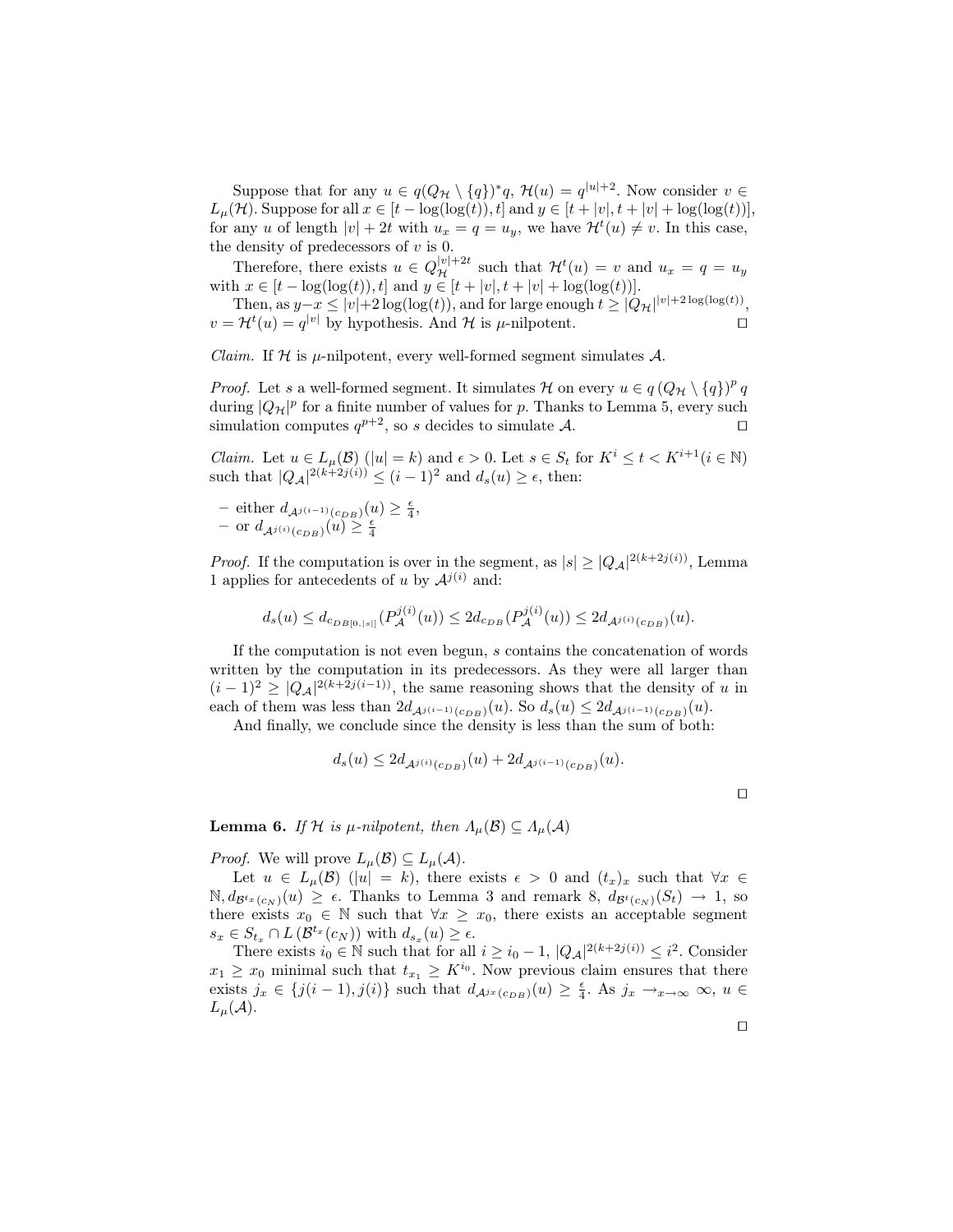# **Lemma 7.** If H is  $\mu$ -nilpotent, then  $\Lambda_{\mu}(\mathcal{A}) \subseteq \Lambda_{\mu}(\mathcal{B})$

*Proof.* Let  $u \in L_{\mu}(\mathcal{A})$  ( $|u| = k$ ). There exists  $(t_x)_x$  such that  $d_{\mathcal{A}^{t_x}(c_{DB})}(u) \rightarrow_{x \rightarrow \infty}$ 0. Denote  $i_x = K^{K^t x}$ , clearly, there exists  $x_0 \in \mathbb{N}$  such that  $\forall x \geq x_0, i_x^2 \geq$  $|Q_{\mathcal{A}}|^{2(k+2t_x)}$ . Now, denote  $\tau_x = K^{i_x+1} - 1$ , at time  $\tau_x$ , any acceptable segment of the automaton B contains the image by  $\mathcal{A}^{t_x}$  of a prefix of  $c_{DB}$ .

For any  $x \ge x_0$ ,  $d_{\mathcal{B}^{\tau_x}(c_N)}(u) \ge d_{\mathcal{B}^{\tau_x}(c_N)}(S_{\tau_x}) \min_{s \in S_{\tau_x}} d_s(u)$ . Thanks to Lemma 3,  $d_{\mathcal{B}^{\tau_x}(c_N)}(S_{\tau_x}) \to 1$ .

Now, consider an acceptable segment s at time  $\tau_x$ . The computation in s is over and the word  $\mathcal{A}^{t_x}(c_{DB})[0, |s| - 1]$  is written. As remarked in 12, there exists  $\beta > 0$  such that less than  $\beta_s = \beta$  $\sqrt{(|s|)}$  $\frac{\left(\vert s\vert\right)}{\vert s\vert}$  cells are used for computation in s.

We have  $d_s(u) \ge d_{\mathcal{A}^{t_x}(c_{DB[0, |s|-1]})}(u) - \beta_s$ . And  $d_s(u) \ge d_{c_{DB[0, |s|-1]}}(P_{\mathcal{A}}^{t_x}(u)) \beta_s$ .

As s is acceptable,  $|s| \geq i_x^2 \geq |Q_A|^{2(k+2t_x)}$ , so, we can apply Lemma 1 with words in  $P_{\mathcal{A}}^{t_x}(u)$ , which are all  $k+2t_x$  long:  $d_{c_{DB[0,|s|-1]}}(P_{\mathcal{A}}^{t_x}(u)) \geq \frac{1}{2}d_{c_{DB}}(P_{\mathcal{A}}^{t_x}(u))$ . Therefore  $d_s(u) \geq \frac{1}{2} d_{\mathcal{A}^{t_x}(c_{DB})}(u) - \beta_s$ .

And thanks to remark 6,  $|s| \geq (i_x + 1)^2$ , hence  $\beta_s \leq \frac{\beta}{i_x + 1}$ . We finally have:

$$
d_{\mathcal{B}^{\tau_x}(c_N)}(u) \geq d_{\mathcal{B}^{\tau_x}(c_N)}(S_{\tau_x})\left(\frac{1}{2}d_{\mathcal{A}^{t_x}(c_{DB})}(u)-\frac{\beta}{i_x+1}\right).
$$

Therefore  $d_{\mathcal{B}^{\tau_x}(c_N)}(u) \nrightarrow_{x \to \infty} 0$  and  $u \in L_{\mu}(\mathcal{B})$ .

*Claim.* If H is not  $\mu$ -nilpotent, there exists  $i_0$  such that, for all  $i \geq i_0$ , no wellformed segment at time  $K^i \leq t < K^{i+1}$  simulates A.

 $\Box$ 

*Proof.* Thanks to 5, there exists  $l \in \mathbb{N}$  and  $u \in Q^l_{\mathcal{H}}$  such that  $\mathcal{H}^{|Q_{\mathcal{H}}|^l}(u) \neq q^l$ . There exists  $i_0$  such that  $l \leq \frac{1}{2} \left( \log_{|Q_{\mathcal{H}}|}(K^{i_0/4}) \right) - 1$ . Then for any well-formed segment at time  $K^{i_0} \leq t$ , the simulation of u is done and the segment does not simulate  $\mathcal{A}$ . simulate  $\mathcal{A}$ .

**Lemma 8.** If H is not  $\mu$ -nilpotent, then  $\alpha^* = L_{\mu}(\mathcal{B})$ .

*Proof.* For each segment of length n, there are  $O(\sqrt{n})$  cells used for computation and signals. As the length of the segments tends to infinity, the density of computation cells tends to 0. So they do not appear in  $L_{\mu}(\mathcal{B})$ . Thanks to the previous claim, we know that  $\alpha$  is written all over the segment, therefore other cells can only contain  $\alpha$ . So any word in  $L_{\mu}(\mathcal{B})$  is in  $\alpha^*$ . The contraction of  $\Box$ 

**Lemma 9.** For any nontrivial property, there exist  $CA$   $\mathcal{A}_0$  and  $\mathcal{A}_1$  over the same alphabet  $Q_A$  such that one among  $\Lambda_\mu(\mathcal{A}_0)$  and  $\Lambda_\mu(\mathcal{A}_1)$  has this property, and the other not.